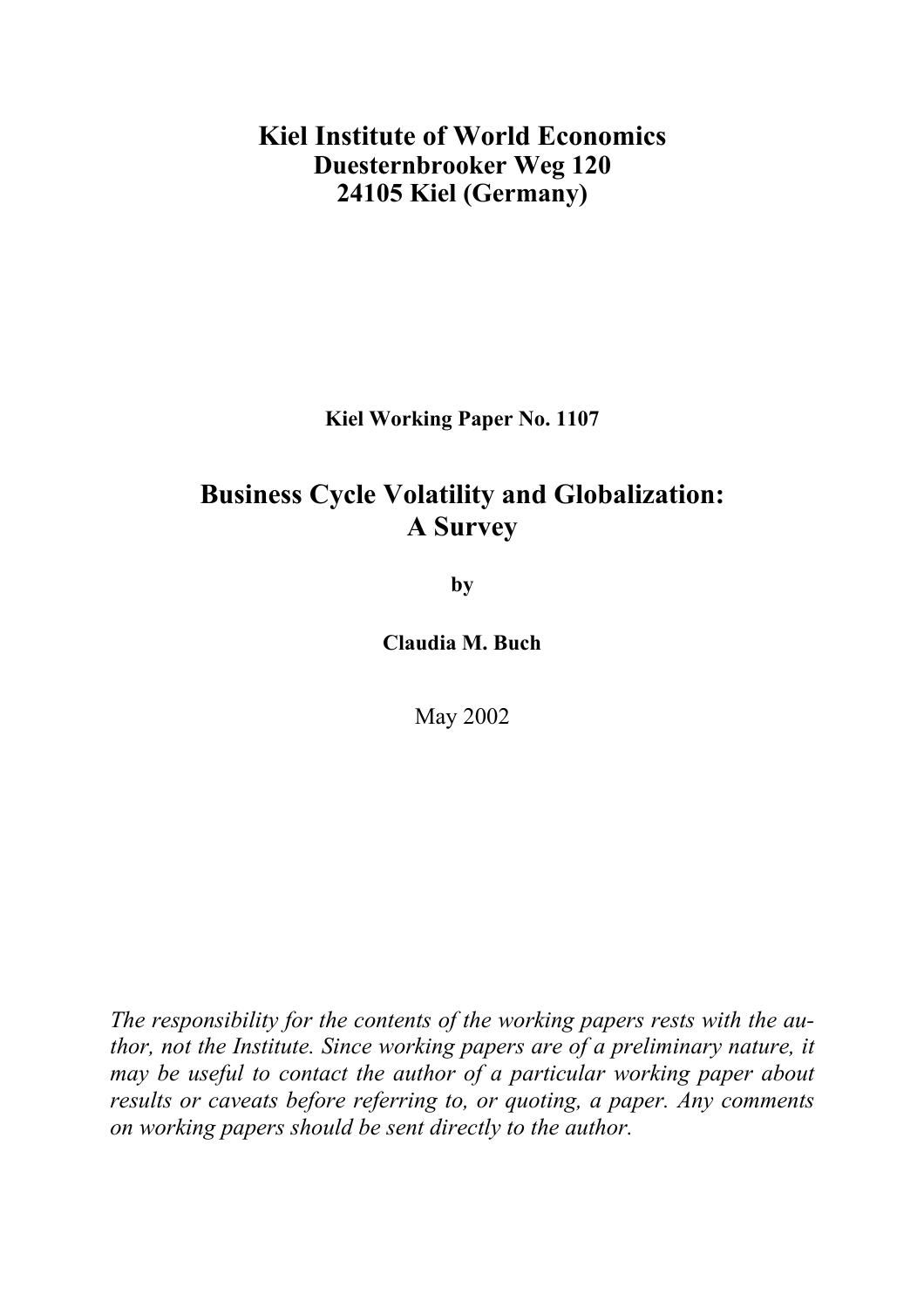# Contents

| 2 |                                                                                                                                                         |     |
|---|---------------------------------------------------------------------------------------------------------------------------------------------------------|-----|
| 3 | Business Cycle Volatility in Open Economies: Theoretical Explanations14<br>3.2 Financial Openness and Volatility: The 'New Open Economy Macroeconomics' |     |
| 4 | Business Cycle Volatility in Open Economies — Empirical Evidence                                                                                        | .24 |
| 5 |                                                                                                                                                         | .29 |
| 6 |                                                                                                                                                         | 31  |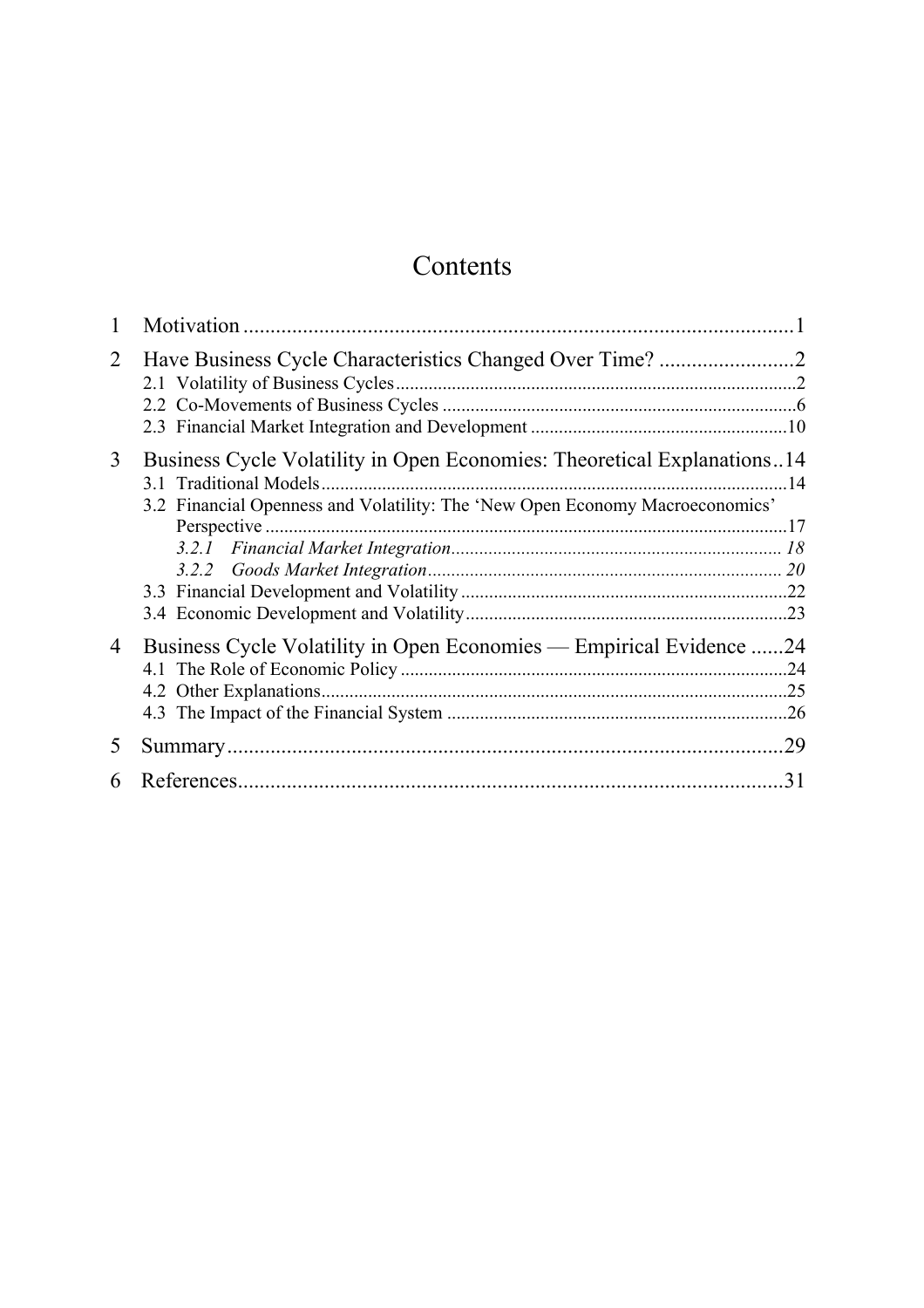## Business Cycle Volatility and Globalization: A Survey1

#### **Abstract**

The globalization of capital and product markets has many implications for economic welfare. Countries can specialize in the production of goods for which they have comparative advantages, and capital is allocated more efficiently. However, one potentially adverse effect of globalization is the possibility that business cycle volatility might increase. Rapid and badly co-ordinated capital account liberalization has been blamed for enhancing the vulnerability of emerging markets to unstable international capital flows. At the same time, business cycle volatility in OECD countries seems to have been on a decline in the past decades.

Keywords: business cycle volatility, financial openness, new open economy macro models

JEL-classification: F41, E32, G15

Dr. Claudia M. Buch Kiel Institute of World Economics 24100 Kiel, Germany Telephone: +49-431-8814-332 Fax: +49-431-8814-525 E-mail: [cbuch@ifw.uni-kiel.de](mailto:cbuch@ifw.uni-kiel.de)

<sup>1</sup> Joerg Doepke and Christian Pierdzioch provided most helpful comments on an earlier version of this paper. All errors and inaccuracies are solely in my own responsibility.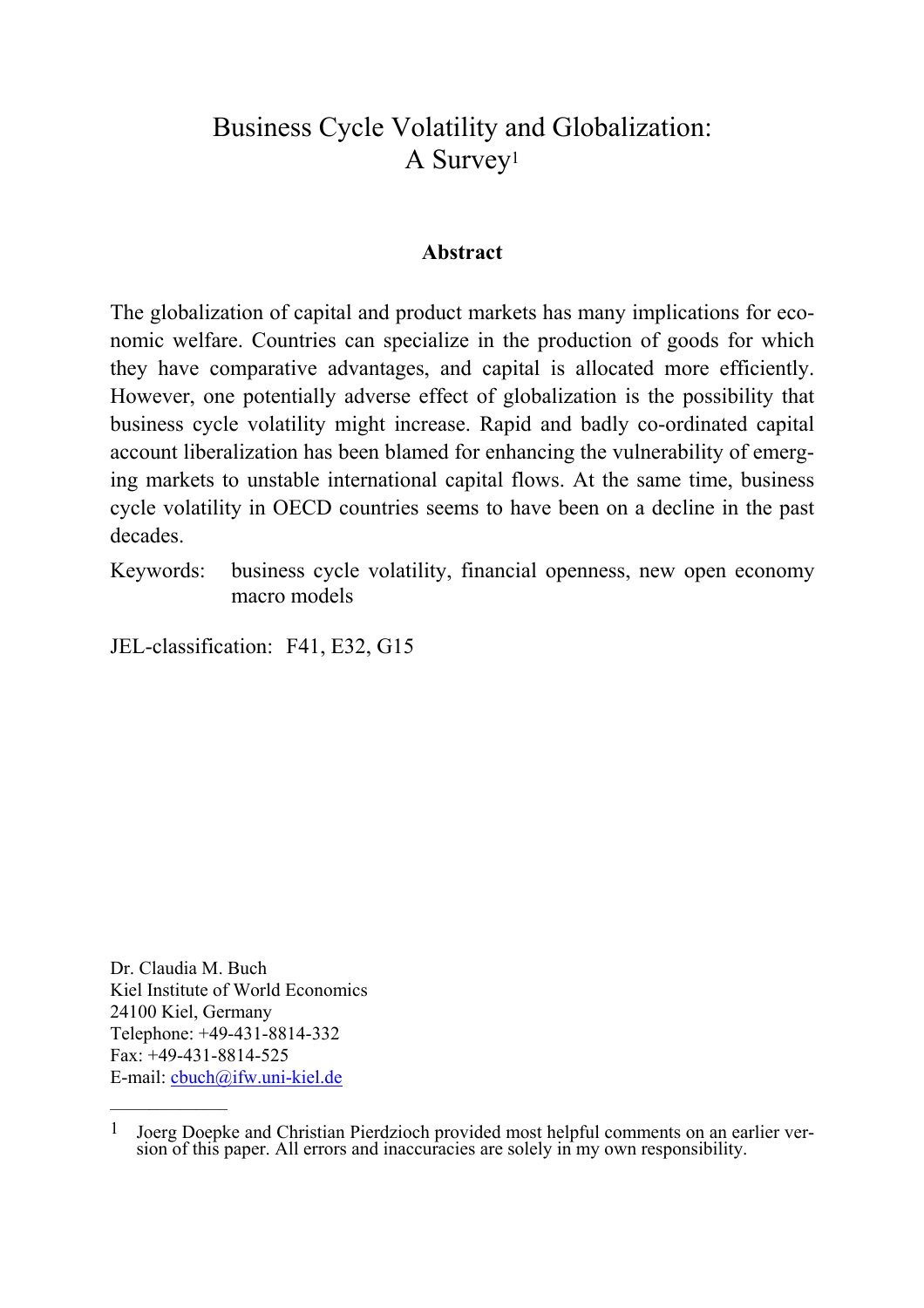## **1 Motivation**

The globalization of capital and product markets has many implications for economic welfare. Countries can specialize in the production of goods for which they have comparative advantages, and capital is allocated more efficiently. However, one potentially adverse effect of globalization is the possibility that business cycle volatility might increase. Rapid and badly co-ordinated capital account liberalization has been blamed for enhancing the vulnerability of emerging markets to unstable international capital flows. At the same time, business cycle volatility in OECD countries seems to have been on a decline in the past decades.

On a theoretical level, the effects of increased integration on business cycle volatility are in fact not clear. Consider the effects of increased integration of financial markets. On the one hand, increased financial integration allows consumers to cushion against adverse domestic shocks by lending and borrowing abroad. Hence, volatility of consumption would decline. On the other hand, financial integration increases the potential that domestic financial market distortions get magnified as foreign capital can come in. Volatility of output and investment would increase. Moreover, the effects of monetary and fiscal policies on output volatility depend on the degree of integration of financial markets (Sutherland 1996).

Likewise, increased integration of goods' markets could increase business cycle volatility as it allows countries to increasingly specialize their production patterns. This could make them more vulnerable to sector-specific shocks. If firms have market power and if goods market integration is incomplete, pricingto-market may reduce the vulnerability of consumption to external shocks. As for financial market integration, the effects of goods' market integration for volatility depend on the type of shock and on the macroeconomic aggregate considered (Senay 1998).

Understanding the link between integration and business cycle volatility is not an end in itself. Rather, changes in business cycle volatility can have implications for economic growth. Again, the theoretical prediction on the link between output volatility and output growth is not clear (Ramey and Ramey 1995). On the one hand, countries could be able to choose between high-volatility, highreturn technologies and low-volatility, low-return technologies. Greater volatil-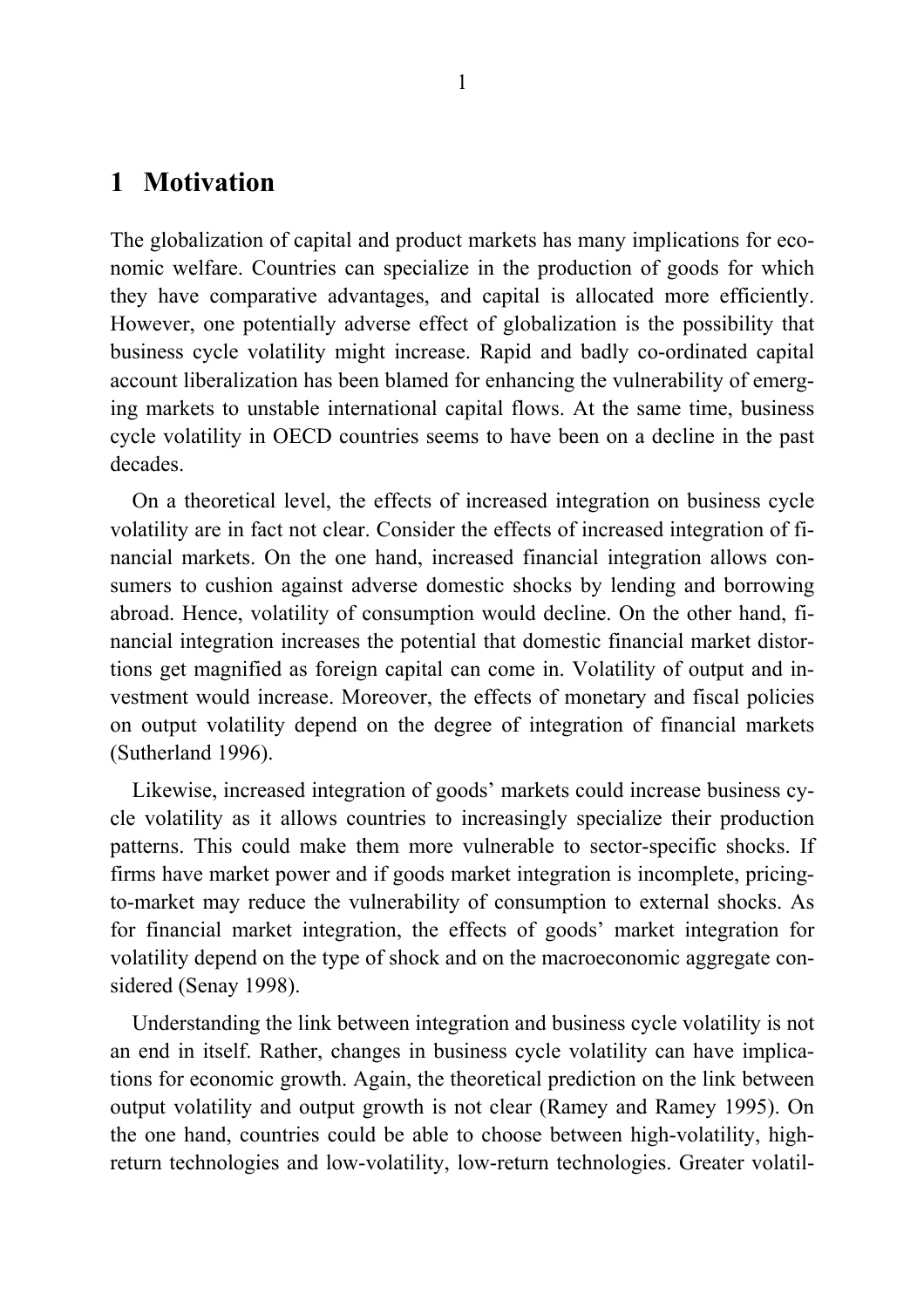ity could then be the reflection of higher returns. On the other hand, greater volatility increases uncertainty and could thus repress investment and growth. In fact, empirical studies find it difficult to pin down the relationship between output volatility and growth. Ramey and Ramey (1995) and Kneller and Young (2001) find a negative link between volatility and growth.2

This paper reviews the theoretical and the empirical evidence on the links between globalization and real sector volatility. The focus is on work that addresses the implications of open markets for business cycle volatility. The paper falls into three main parts. In the following second part, stylized facts on globalization and on changes in business cycle volatility over time are summarized. Part three surveys the theoretical literature on the link between the openness of goods and financial markets, on the one hand, and business cycle volatility, on the other hand, and part four provides empirical evidence on this link. Part five concludes.

Throughout the paper, globalization is defined as the process of increasing flows of goods and capital across borders, a process which has been fostered both by technological change and by the deregulation of international markets. Business cycle volatility is measured as the standard deviation of a time series from its long-term trend.

# **2 Have Business Cycle Characteristics Changed Over Time?**

This section summarizes stylized facts of changes in business cycles. I look at the volatility of business cycles and at correlations of business cycle, both across macro-economic aggregates and across countries. I complement this by evidence on the globalization and development of (financial) markets.

## 2.1 Volatility of Business Cycles

Notwithstanding the different concepts that can be applied to the measurement of business cycle volatility, volatility of most macroeconomic aggregates in OECD countries has declined over the past decades. This is one result of several studies using long-term, historic data for a cross-section of countries (Basu and

<sup>&</sup>lt;sup>2</sup> For a review of the literature and for a recent empirical study see Doepke (2002). Kneller and Young (2001) find that higher volatility lowers economic growth.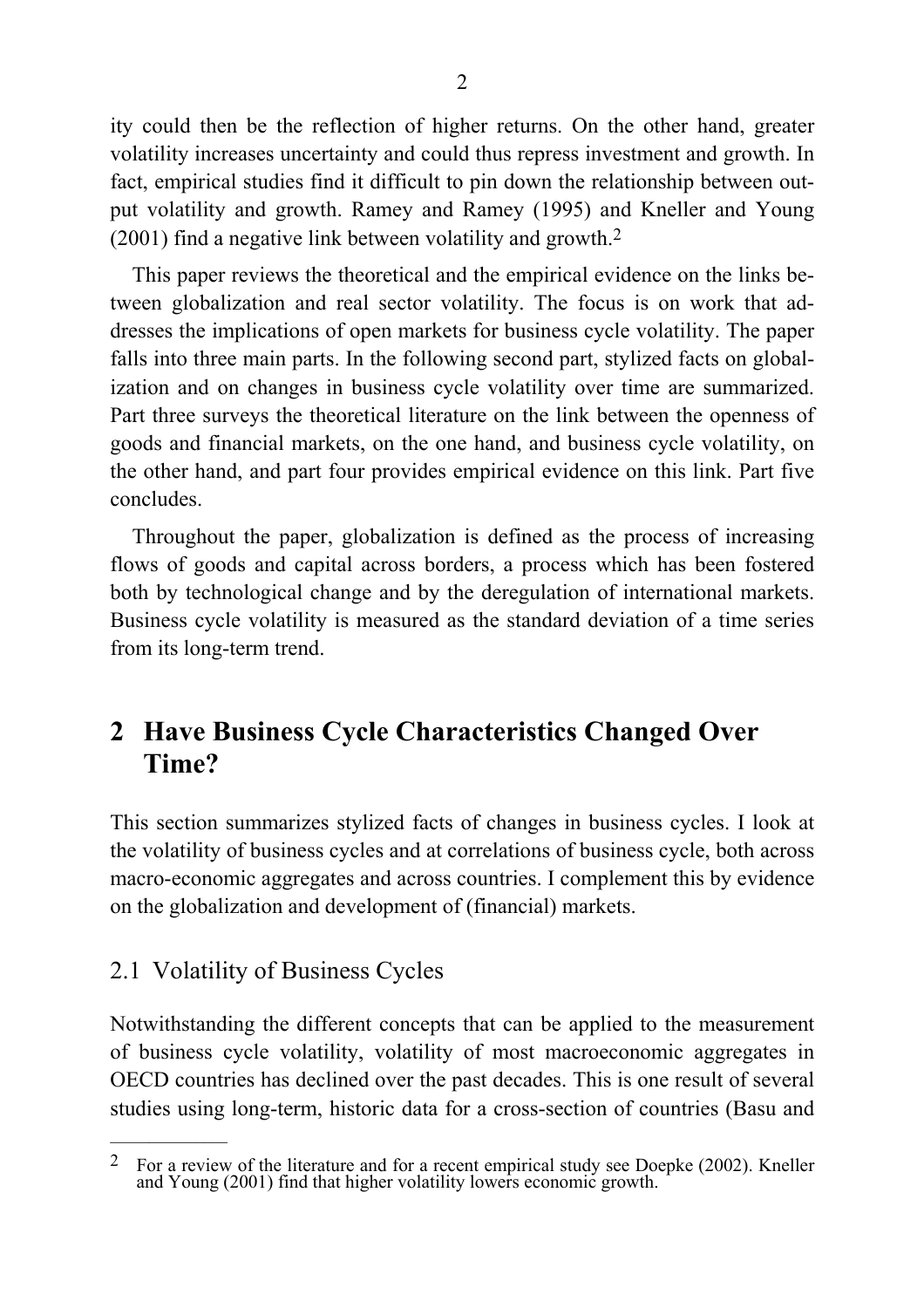Taylor 1999, Bergman et al. 1998, Dalsgaard et al. 2002).3,4 An additional stylized fact that emerges from these studies is that volatility of investment generally exceeds that of other time series (Basu and Taylor 1999, Backus et al. 1992).

Studies using historic data typically consider four regimes which differ with regard to the flexibility of exchange rates and the openness of countries to trade and capital flows (Table 1). The time of the Gold-Standard with mostly fixed exchange rates and the post-Bretton Woods era with mostly flexible exchange rates have been characterized by high degrees of capital mobility. In between the two world wars, capital mobility has been severely restricted, and these restrictions have generally been maintained during the Bretton Woods period of fixed exchange rates between the major currencies (Basu and Taylor 1999, Obstfeld and Taylor 2002).

Dividing the data into these time periods, Basu and Taylor (1999) look at business cycle characteristics of 15 OECD countries for the past 130 years. Generally, they find that the volatility of macroeconomic aggregates has increased in the period between the two world wars in comparison to the Gold Standard (Graph 1). During the Bretton-Woods period, volatility fell to the level observed during the Gold Standard, and, in the final period, volatility has fallen even further. For the past four decades at least, the fall in business cycle volatility in OECD countries has been driven mainly by a reduced volatility of investment and consumption (Dalsgaard et al. 2002).

The pattern of volatility in prices and exchange rates has differed from that of real economic aggregates (Basu and Tylor 1999). While prices and real exchange rates were generally less volatile during periods of fixed exchange rates, nominal exchange rate volatility has increased in periods of flexible exchange rates. Because of some degree of price stickiness, however, changes in nominal exchange rate volatility have not transmitted into one-to-one changes in real exchange rate volatility. Also, the volatility of short-term interest rates tends to have increased in recent decades (Stock and Watson 2002).

<sup>&</sup>lt;sup>3</sup> These results survive even if adjustments are made for the fact that the collection of historic data might have induced a bias towards a higher measured volatility (Romer 1999).

<sup>4</sup> Kouparitsas (1998) concludes that business cycle volatility in OECD countries has increased in the post-Bretton Woods period, but his dataset does not cover the 1990s.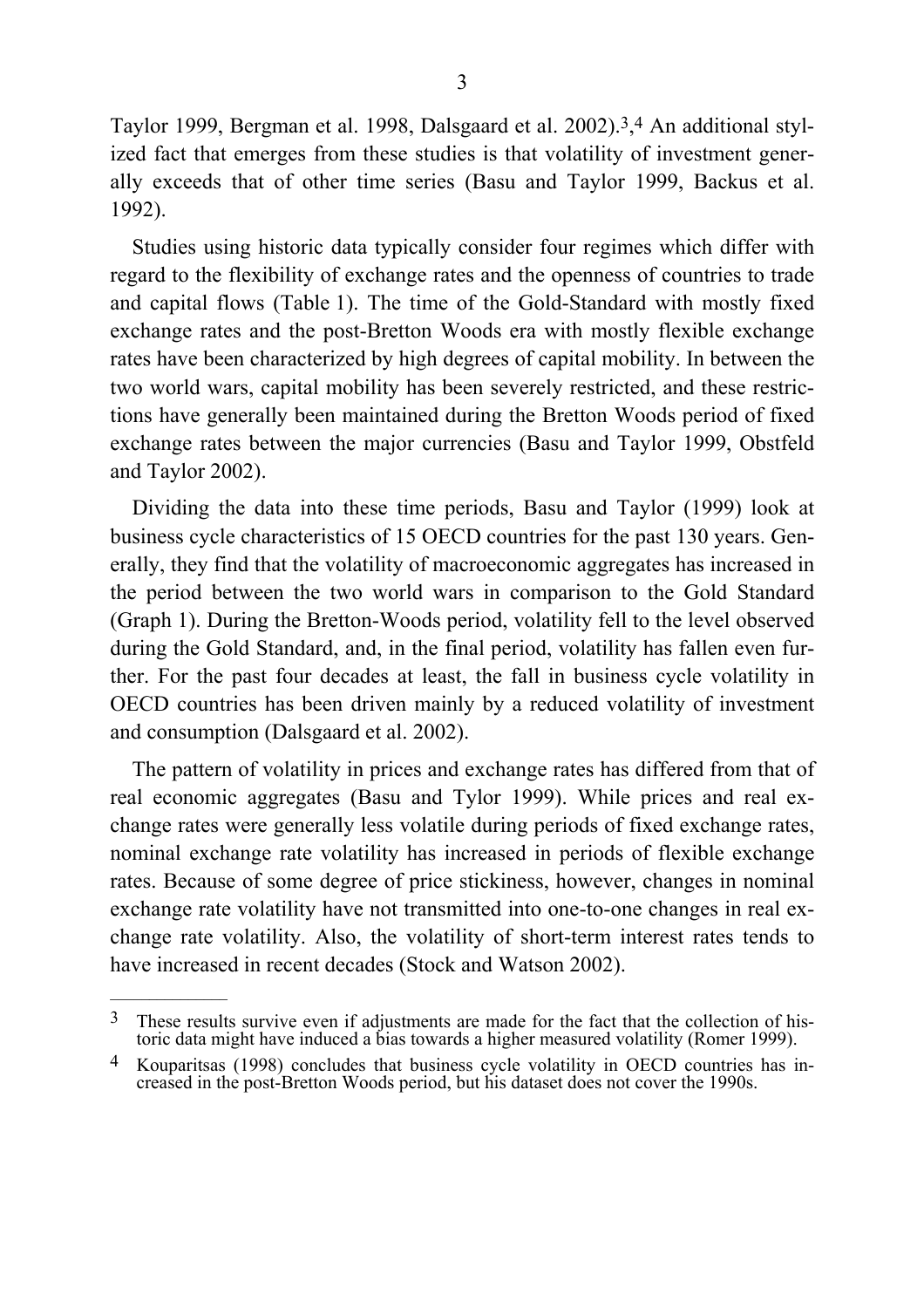|                                 | 1870-1914: Gold<br>Standard                                                                                                                                                                                                      | 1919-1939                                                                                                                                                | 1945-1971: Bret-<br>ton Woods                         | $1972$ – present                                                                                                                                                                                                       |
|---------------------------------|----------------------------------------------------------------------------------------------------------------------------------------------------------------------------------------------------------------------------------|----------------------------------------------------------------------------------------------------------------------------------------------------------|-------------------------------------------------------|------------------------------------------------------------------------------------------------------------------------------------------------------------------------------------------------------------------------|
| Trade integra-<br>tion          | high degree of<br>integration                                                                                                                                                                                                    | international dis-<br>integration                                                                                                                        | relatively low<br>degree of inte-<br>gration          | increasing inte-<br>gration                                                                                                                                                                                            |
| Capital controls                | low                                                                                                                                                                                                                              | widespread capi-<br>tal controls                                                                                                                         | high capital con-<br>trols                            | capital controls<br>gradually abol-<br>ished                                                                                                                                                                           |
| Capital flows                   | current account<br>deficits 4-5%.<br>International<br>capital flows<br>mainly from rich<br>to poor countries,<br>$\epsilon$<br>Gross and net<br>foreign asset po-<br>sitions very<br>close.                                      |                                                                                                                                                          |                                                       | Increasing im-<br>portance of port-<br>folio capital<br>flows.<br>International<br>capital flows<br>mainly among<br>developed coun-<br>tries.<br>Foreign assets<br>and liabilities<br>similar; net flows<br>are small. |
| Exchange rate<br>regime         | fixed                                                                                                                                                                                                                            |                                                                                                                                                          | mostly fixed                                          | flexible                                                                                                                                                                                                               |
| Sources of<br>shocks            | <b>Business cycle</b><br>volatility influ-<br>enced by shocks<br>to the gold mar-<br>ket, limited role<br>of monetary and<br>fiscal policy.<br><b>Financial crises</b><br>(banking panics)<br>likewise causal<br>for volatility. | Relative erratic<br>macroeconomic<br>policies in early<br>years (1919-<br>1921).<br>More effective<br>use of monetary<br>policy in U.S.<br>subsequently. | Rising fiscal<br>deficits and debt-<br>to-GDP ratios. | Oil crises in the<br>1970s had impor-<br>tant impact on<br>business cycles.                                                                                                                                            |
| Financial market<br>development | high                                                                                                                                                                                                                             | low                                                                                                                                                      | low                                                   | high                                                                                                                                                                                                                   |

*Table 1 — Globalization and Financial Markets in Historic Perspective* 

Sources: Basu and Taylor (1999), Bergman et al. (1998), Obstfeld and Taylor (2002), Rajan and Zingales (2001).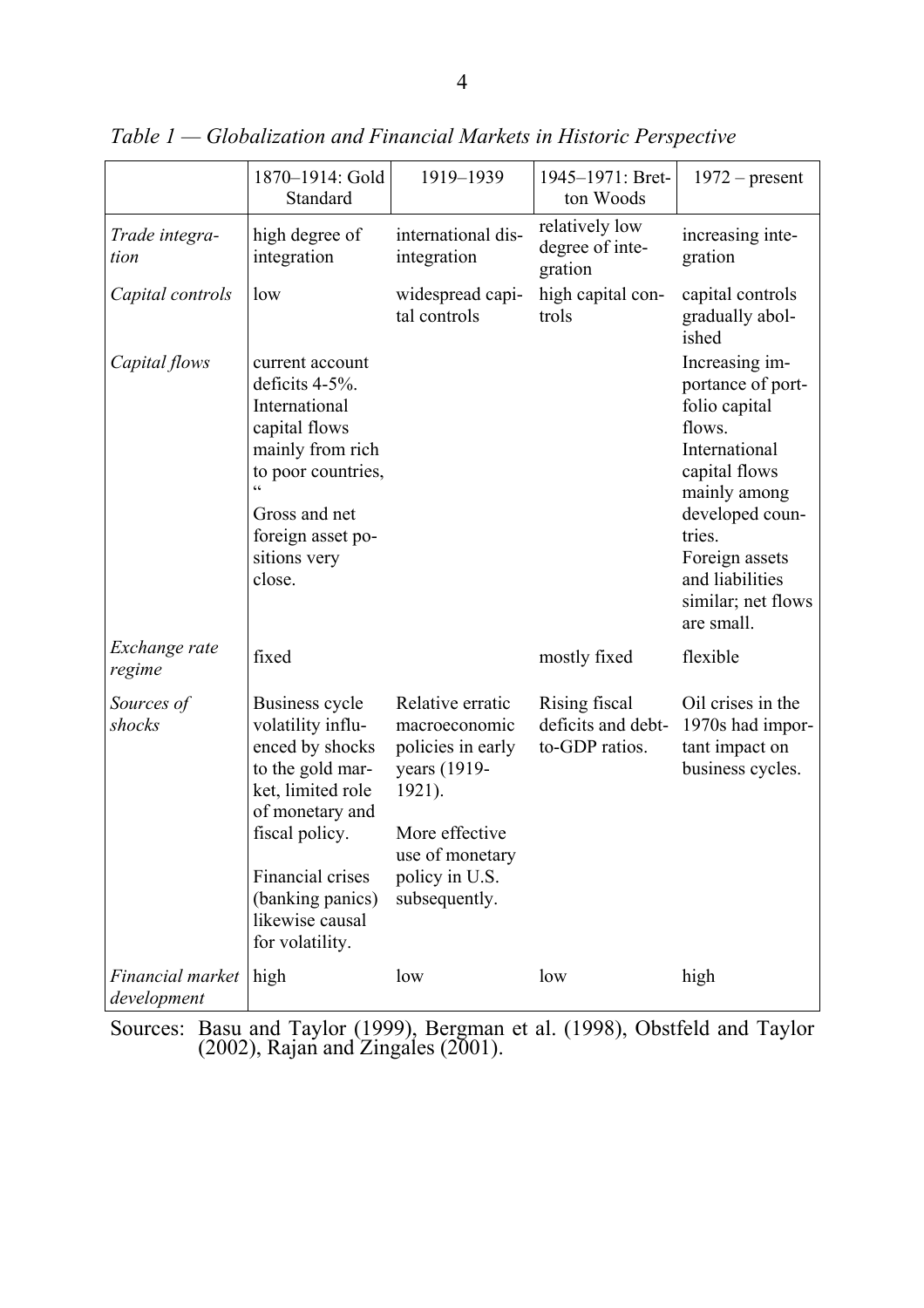#### *Graph 1 — Macroeconomic Volatility in Historical Perspective*

This graph reports averages for OECD countries. Data have been de-trended using a bandpass filter. For details see Basu and Taylor (1999).



Source: Basu and Taylor (1999).

The level of business cycle volatility has not only changed over time, it also differs between countries. Developing countries tend to have a higher volatility of output than developed OECD countries (Easterly et al. 2000), one possible explanation being the more narrow production base and the greater dependence on primary commodity exports (Agénor 2001). Baxter (1995) offers an alternative interpretation.5 She argues that investment should be more volatile in smaller countries because smaller countries face a flatter supply curve for capi-

<sup>5</sup> See also Section 3.4.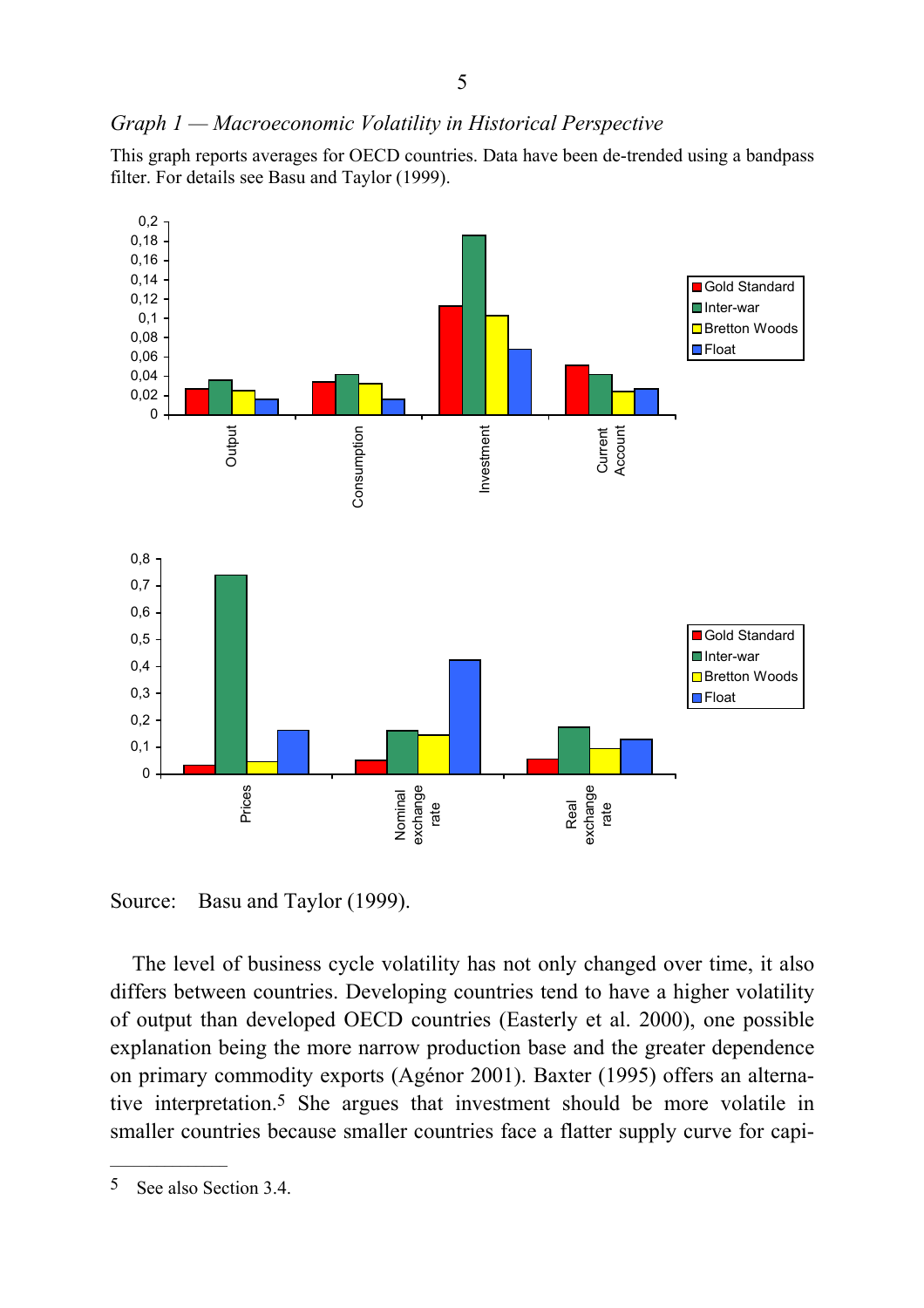tal, i.e. unlike in a large country, a positive productivity shock does not push up the international interest rate. Unfortunately, time series for emerging markets are too short to analyze whether business cycle volatility has witnessed a similar downward trend as in OECD countries.

In terms of time-series evidence from individual countries, the case of the U.S. has been studied most intensively.<sup>6</sup> These studies suggest that the determinants of business cycle volatility have changed over time (Blanchard and Simon 2001, Stock and Watson 1998, 2002). However, Stock and Watson (2002) cannot find evidence that there has been a decisive break-date in the reduction of volatility. Rather, this reduction seems to have been a gradual process with the relative calm periods of the 1960s and 1990s having been interrupted by the relatively volatile 1970s and 1980s.

Finally, with regard to the persistence of macroeconomic aggregates and thus the duration of cycles, consumption is the only aggregate for which persistence seems to have increased significantly in the floating rate period (Basu and Taylor 1999). Output persistence has been at a similar level in the floating rate and in the interwar period, and a similar conclusion holds for industrial production. Dalsgaard et al. (2002) also find hardly any evidence for changes in the duration of cycles.

## 2.2 Co-Movements of Business Cycles

Co-movements of business cycles across countries can have two main causes. First, countries may be hit by common shocks. Hence, irrespective of the degree of integration, they would experience similar cyclical characteristics. Second, transmission channels between countries may change. These transmission channels include trade in goods and services or trade in financial assets. Even if shocks are idiosyncratic, business cycles would thus move together, and these co-movements could increase as a result of globalization.

 $\frac{1}{2}$ 

<sup>6</sup> Simon (2001) looks at evidence from Australia.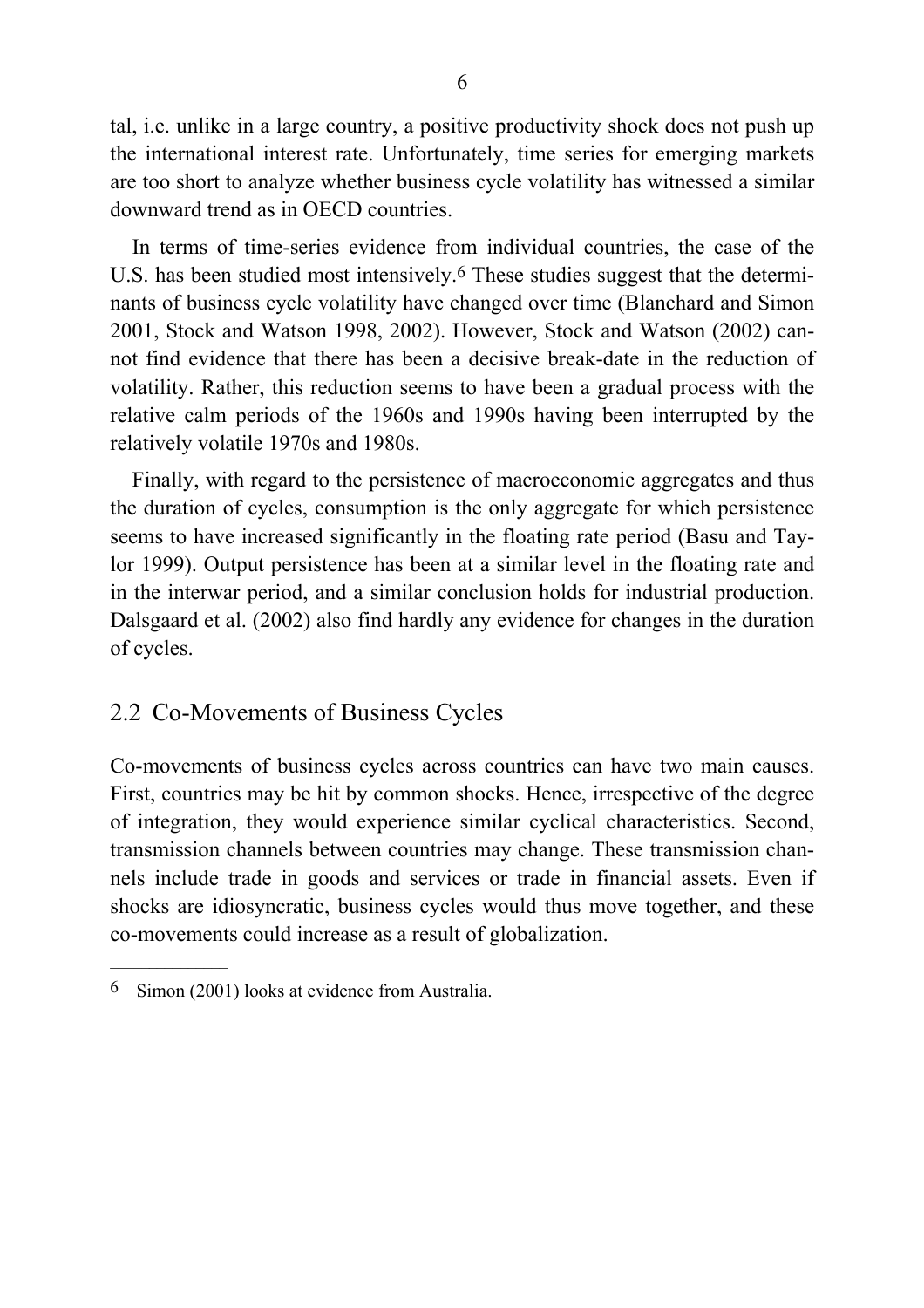# *Graph 2 — Volatility of the Business Cycle in Germany and the U.S., 1970- <sup>2000</sup>*

The Graph shows (a) the cyclical component of real GDP, using bandpass filtered data and (b) the volatility of the output gap, computed as a five-year moving average.

a) Output-Gap



b) Standard Deviation of the Output-Gap

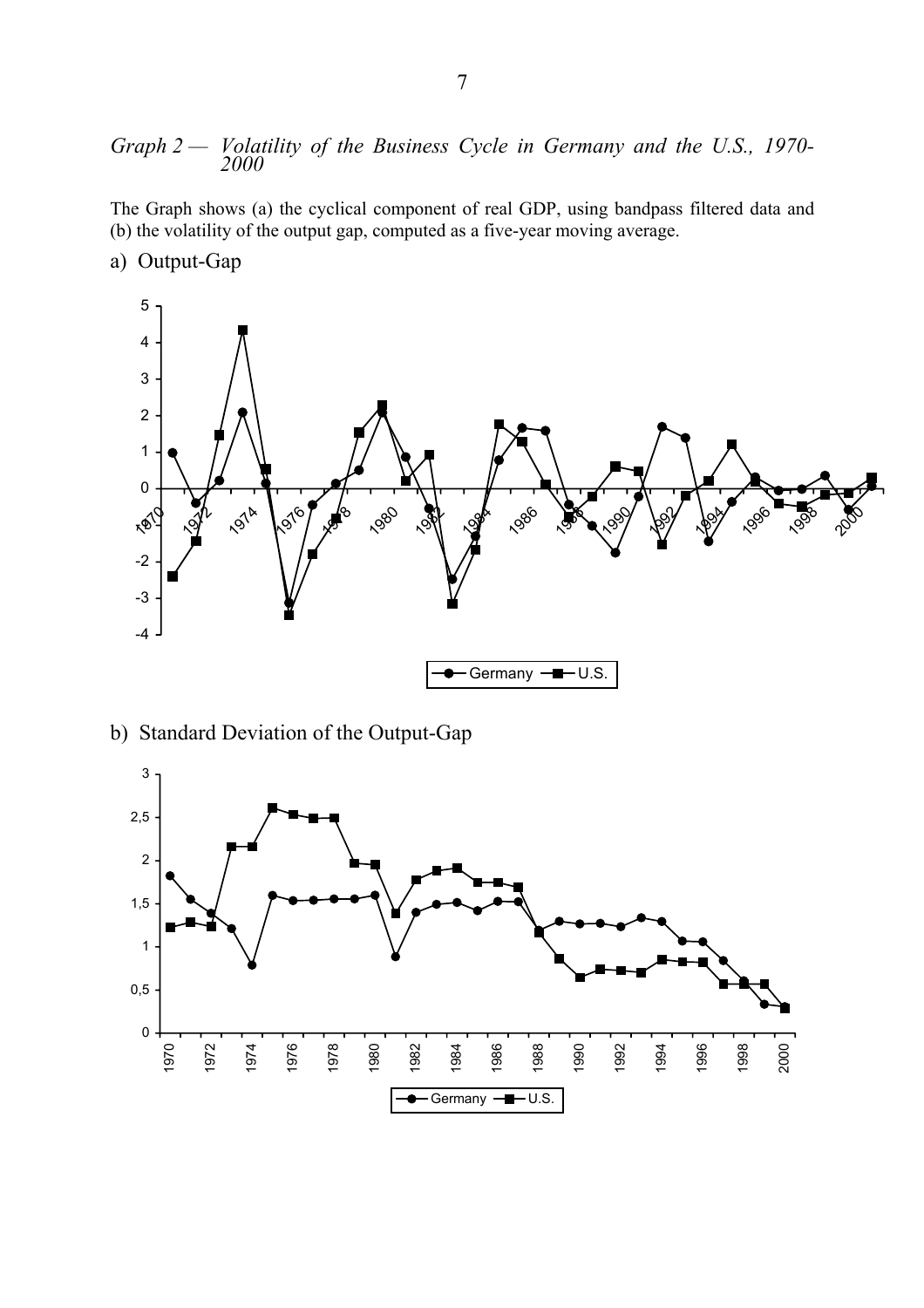Co-movement of business cycles across countries, in turn, could have an impact on measuring the impact of globalization on the volatility of cycles. This is because changes in the volatility of cycles in one country may be attributed to greater openness if correlations of cycles between countries increase over time. The decline in business cycle volatility in the U.S., for instance, has been widely documented. If business cycle correlations between Germany and the U.S. had increased, the fall in volatility in Germany could be due to the greater comovement of cycles and not due to a direct impact of openness on volatility in Germany (Graph 2).<sup>7</sup>,<sup>8</sup>

Yet, evidence presented in Basu and Taylor (1999) does not show a clear pattern of increased co-movement with the U.S. in the post-Bretton-Woods period for a cross-section of OECD countries. While a small increase in correlations is, on average, reported for consumption, the co-movement of industrial production and of the current account has hardly changed, and the co-movement of prices across OECD countries has even declined. Heathcote and Perri (2001), in contrast, find greater co-movement of shocks between the U.S. and Europe.

Differences in the cross-country correlations of macroeconomic aggregates have also been reported by Backus, Kehoe, and Kydland (1992, 1995) who find relatively large co-movements across countries and output correlations that tend to exceed consumption correlations. Theoretical work, in contrast, would predict higher consumption correlations and lower output correlations, a finding which Backus et al. label the 'quantity anomaly'.

The IMF (2001) concludes in a recent study that, although transmission channels have intensified due to globalization, that there is no global cycle, and that country-specific shocks such as German unification and the bursting of the Japanese asset price bubble have interrupted integration trends. Also, the lack of bilateral data complicates an analysis of transmission channels over time. Therefore, it is difficult to analyze whether increased correlations are the result of tighter transmission channels or of more frequent common shocks.

 $7$  A similar problem arises if the co-movement of cycles of different macroeconomic aggregates changes. To see this, assume that the correlation between consumption and output increases and that, at the same time, the volatility of consumption declines due to increased financial integration. Hence, one could attribute the decline in the volatility of output directly to globalization while it is in fact due to the link between openness and consumption.

<sup>8</sup> For Germany, the Sachverständigenrat (2001) has analyzed the link between business cycles in Germany and in the United States. One result of the analysis is that the link in fact seems to have become stronger over time. Increased foreign trade activities and international capital flows are offered as an explanation.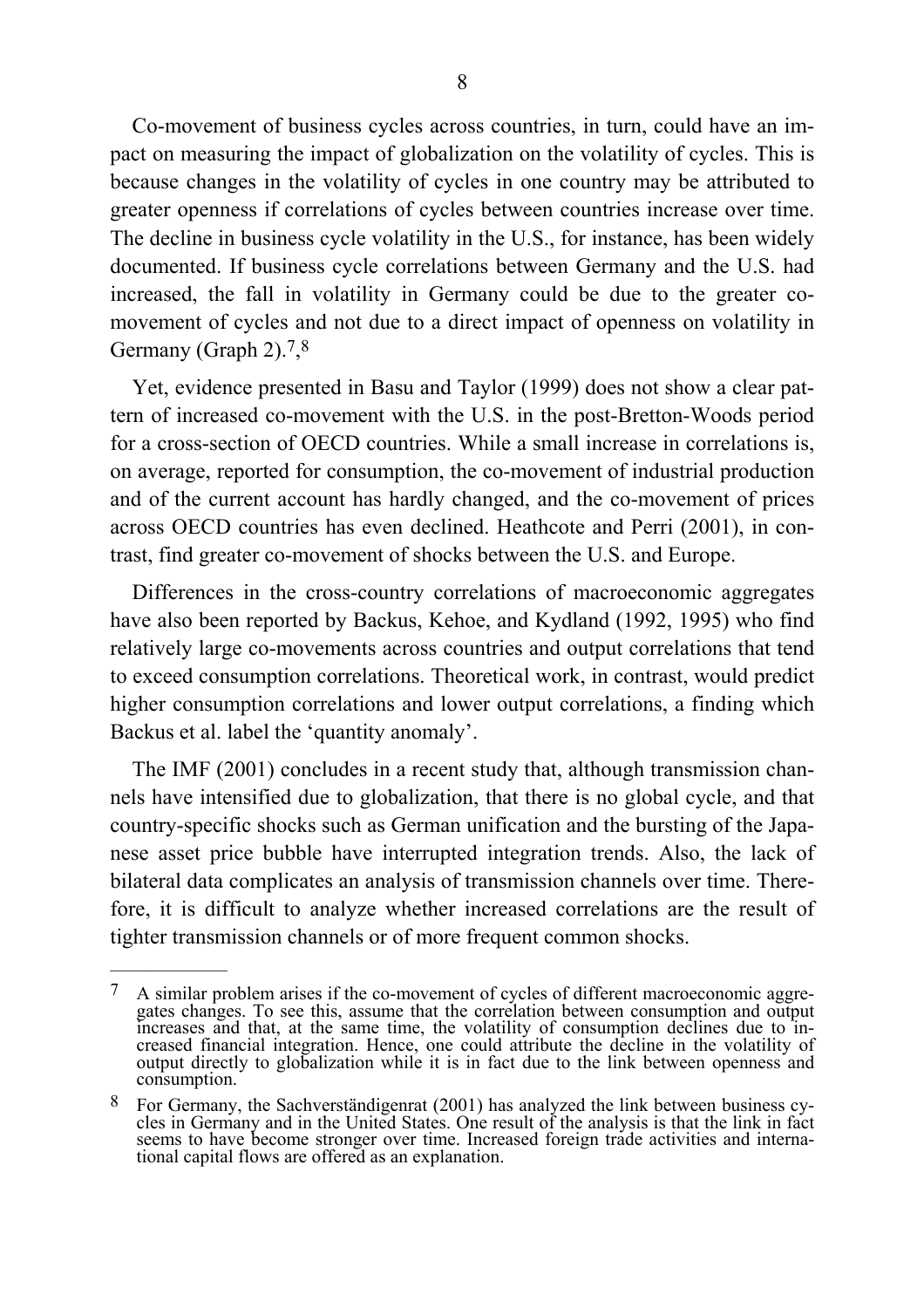Generally, it is an open debate whether the decline in macroeconomic volatility across OECD countries is due to an increased synchronization of cycles (Bergman et al. 1998) or due to other structural changes that have affected these economies simultaneously (Dalsgaard et al. 2002). Bergman et al. (1998) find that correlations across OECD countries have tended to increase over time, and the authors interpret this as evidence for increased integration of the world economy. Increased co-movements of cycles seems to be particularly strong in Europe (Bergman et al. 1998, Dalsgaard et al. 2002). Graph 3 plots the standard deviations of the output gaps<sup>9</sup> in OECD countries. This graph confirms that the increased synchronization of business cycles seems to be a European rather than an OECD-wide phenomenon.10 Hence, the decline in output volatility that many OECD countries have experienced does not seem to have been driven by a substantially greater co-movement of business cycles across countries.

#### *Graph 3 — Standard Deviation of Output Gaps in OECD Countries*

This graph plots the standard deviation of output gaps in OECD countries. The EU sample includes Austria, Denmark, Finland, France, Germany, Greece, Ireland, Italy, Portugal, Spain, Sweden, the U.K. The non-EU sample includes Australia, Canada, Japan, Mexico, New Zealand, Norway, South Korea, Switzerland, and the U.S.



Recent studies also suggest that cross-country correlations of business cycles are driven by cultural and geographic factors and might thus be fairly persistent. Otto et al. (2001) look at the factors determining correlations of business cycles

 $\mathcal{L}_\text{max}$ 

<sup>&</sup>lt;sup>9</sup> The output gap is computed as the deviation of output from its long-term trend, using bandpass-filtered data. Theoretical New Keynesian models define the output gap as the deviation of output from its equilibrium level in the absence of nominal rigidities.

<sup>10</sup> This conclusion also holds if emerging market countries such as Mexico, South Korea, and Turkey are excluded from the non-EU sample.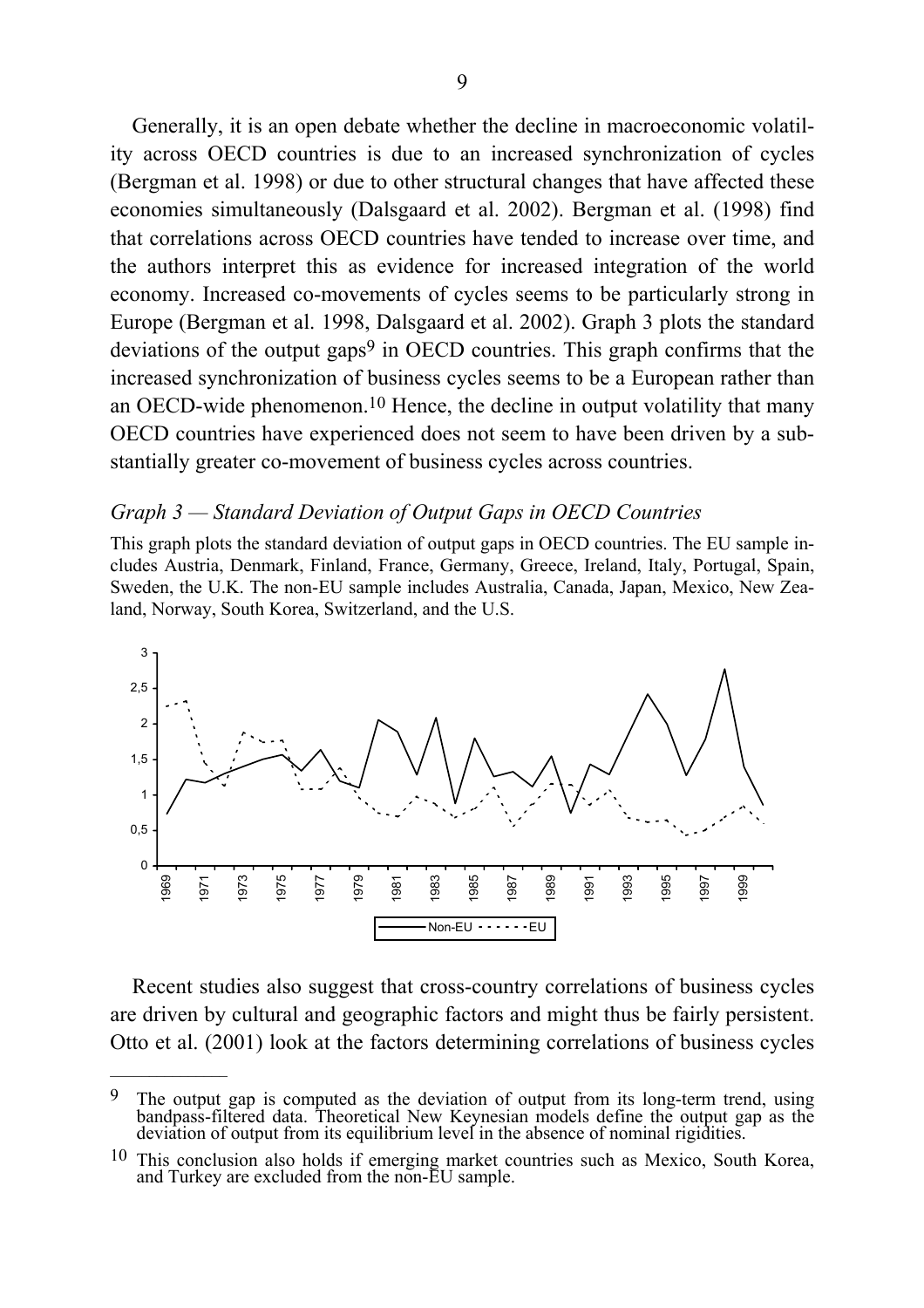across countries. Their descriptive statistics show, first of all, no significant changes in the correlation of GDP growth rates among OECD countries between the 1960s and 1970s, on the one hand, and the 1980s and the 1990s, on the other hand. Generally, the intensity of bilateral trade in goods seems to have a positive effect on output correlations. Likewise, cultural similarity and institutional factors such as good accounting standards, similar legal systems, a common language, and the receptiveness to new technologies have a significant impact on growth correlations. More traditional transmission channels such as the similarity of monetary policy, the integration of long-term bond markets, or a common industry structure, however, do not seem to affect correlations.

Work by Clark and van Wincoop (2001) supports the role of trade linkages in explaining business cycle correlations but also point to the importance of natural barriers to integration. They compare the correlations of business cycles across U.S. states to correlations across European countries. They find that correlations in the U.S. are higher, and that these differences are related mainly to 'border effects' and, as a related issue, to the lower levels of trade among European countries. Since the 'border effect' does not seem to have deminished over time and since co-movements in the U.S. do not seem to be policy-induced, the authors question that the adoption of a Single Currency in Europe is likely to increase business cycle correlations. In a similar vein, these considerations imply that a rapid increase in correlations between the U.S. and Europe due to globalization is unlikely.

## 2.3 Financial Market Integration and Development

Overall, there is no strong support for the hypothesis that a decline in output volatility in the U.S., together with increased correlations between other OECD countries and the U.S. have been the main driving forces of changing business cycle volatility. This suggests that there might be other common developments that have shaped volatility patterns. One main development that has affected all OECD countries in the past decades has been the increase in the international integration of goods and financial markets. Since this could be a potential candidate for explaining changes in business cycle volatility across countries, this section briefly reviews the empirical evidence on globalization and financial market developments.

Generally, financial market integration has followed a ∪-shaped pattern (Bordo et al. 1998, Obstfeld and Taylor 2002) that looks like the mirror image of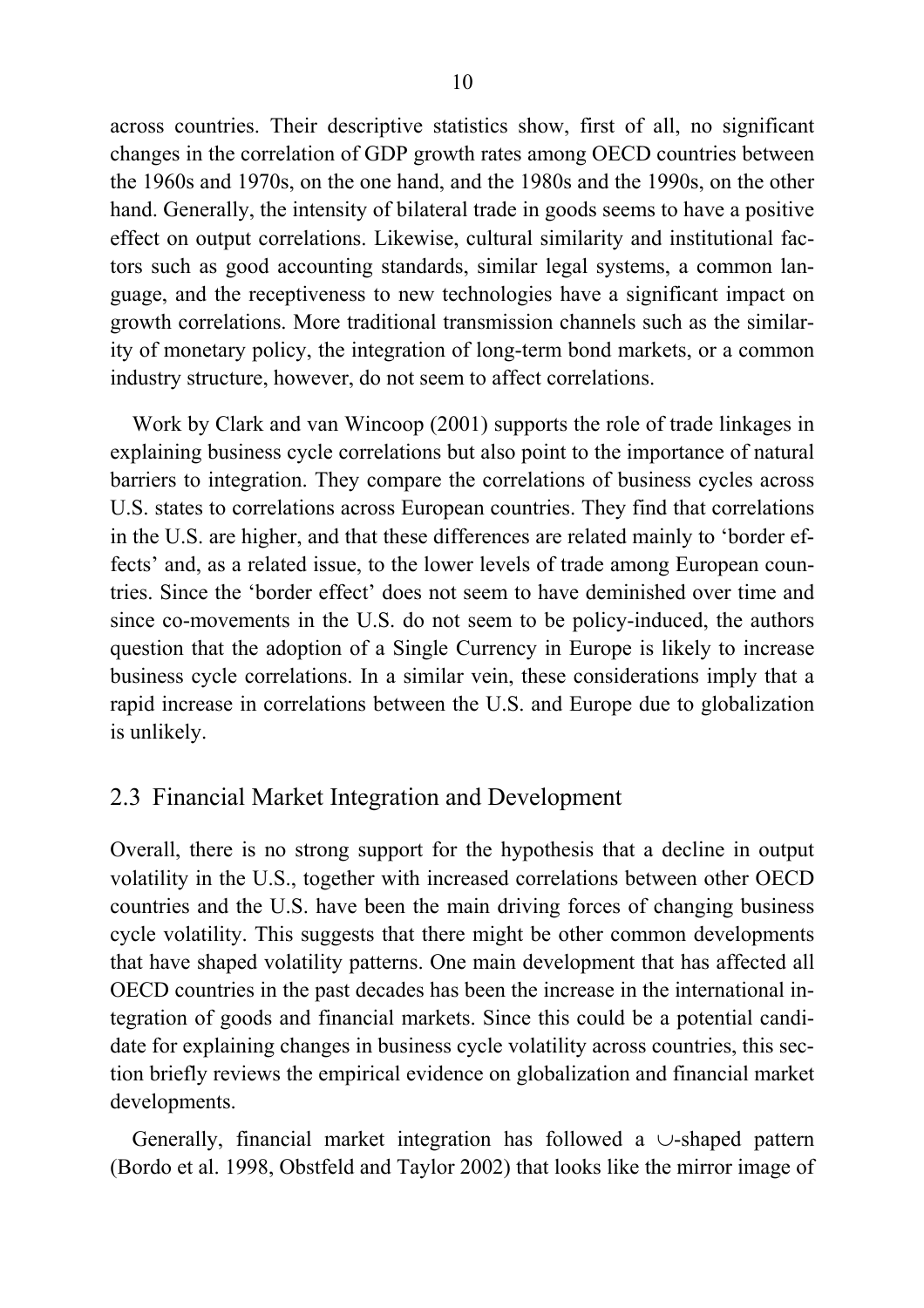the inverse ∪-shaped pattern of real sector volatility. The Gold Standard is typically considered as a period during which legal capital account restrictions have been minor. When comparing the degree of capital mobility today to that prevailing during the Gold Standard, most tests on financial integration come to the same conclusion: capital mobility may be higher today than it used to be a couple of decades ago, but not necessarily higher than at the turn of the last century. Similarly, the integration of stock markets, as measured through return correlations, has followed a ∪-shaped pattern (Goetzmann et al. 2001).

Financial integration has been paralleled by increased goods' market integration (Graph 4). Baldwin and Martin (1999) summarize stylized facts on the degree of globalization of the world economy. They distinguish two waves of globalization (1870-1914 and 1960-present), arguing that these globalization episodes shares many similarities but also differences. Similarities mainly relate to the level of trade and capital flows. Yet, the recent wave of globalization differs in the sense that technological change has been more important. Also, both trade and capital flows now tend to be more concentrated in developed countries whereas there were more substantial flows between developed and developing countries during earlier integration episodes.11

In addition to the increasing integration of financial markets, financial systems have become more developed (Graph 5). The number of companies traded on stocks markets and the volume of stock market capitalization over GDP have risen. In parallel, the importance of the banking system relative to GDP has increased in many countries. Interestingly, financial development has taken a similar ∪-shaped pattern as the integration of financial markets (Rajan and Zingales 2001).

<sup>&</sup>lt;sup>11</sup> Similarly, migration between rich and poor countries is relatively small now while it used to be important during the early globalization wave.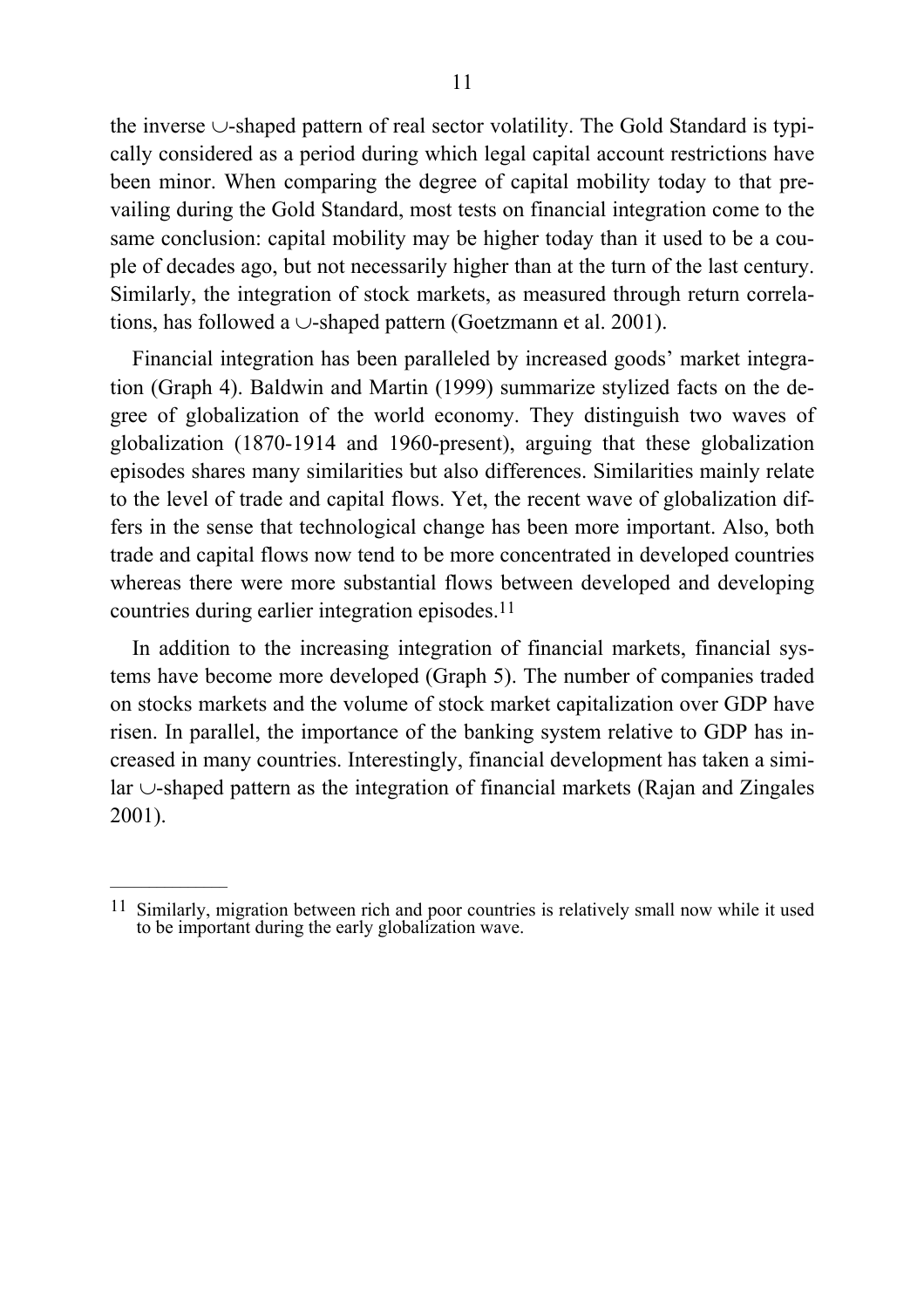*Graph 4 — Financial and Goods Market Integration* 



Source: Obstfeld/Taylor(2002), Baldwin/Martin (1999)

When studying the link between financial openness, financial development, and, eventually, business cycle volatility, the issue of causality arises. Greater financial development could, for instance, induce governments to open up the financial account of the balance of payments because domestic financial intermediaries are in a better position to compete against foreign entrants. However, the reversed causality is conceivable as well since greater exposure to foreign competition might induce the need to reform the domestic financial system.12 Also, while most theoretical models stress causality running from financial openness towards business cycle volatility (see Section 3.2), the reversed causality is possible as well. Countries experiencing large idiosyncratic shocks have greater incentives to open up for foreign capital in order to be able to diversify country-specific shocks.

<sup>12</sup> For empirical evidence that supports this direction of causality see Kaminsky and Schmukler (2001).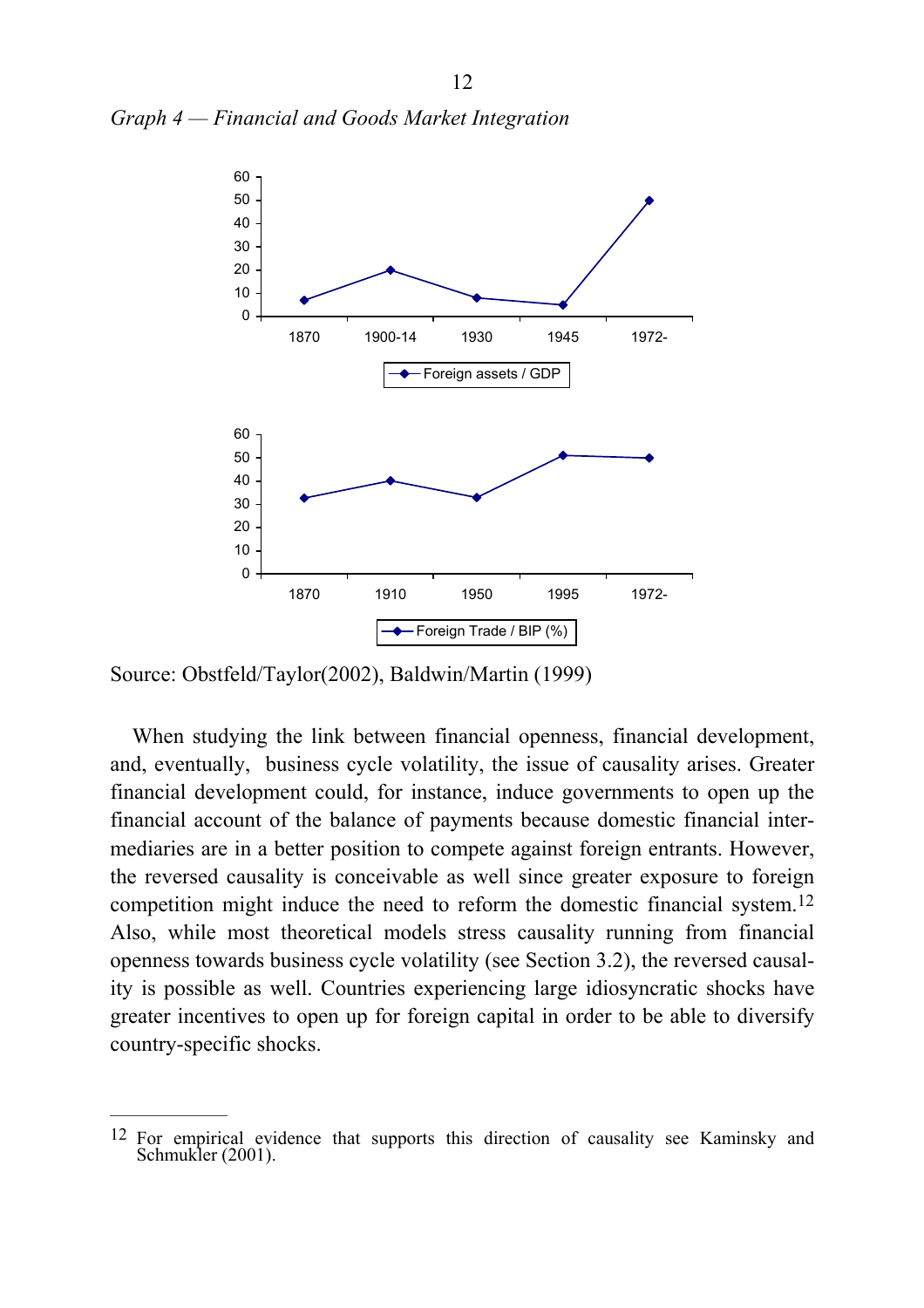



Source: Rajan and Zingales (2001).

With regard to factors driving financial openness, Obstfeld and Taylor (2002) argue that economic policy choices have been important. They stress the importance of the classical macroeconomic trilemma in explaining the choice of the exchange rate regime, monetary policy, and capital account regimes. Their central argument is that capital mobility has tended to increase in times when there was a relatively wide-spread consensus in favor of subordinating monetary policy to an exchange rate regime (Gold Standard) or for a monetary policy regime geared towards domestic objectives at the expense of exchange rate stability (recent float). Their line of reasoning suggests a causal relationship running from changes in the economic policy stance to financial openness. Restrictions that were imposed on the international movement of goods and capital in the 1920s and 1930s, in turn, seem to have caused greater macro-economic volatility because the ability to spread risk was restricted (Basu and Taylor 1999). According to this view, causality would run from regulatory change to financial openness and then to business cycle volatility. The crucial question is, of course, whether the closing-down of international markets can be considered as exogenous to these processes or whether international disintegration was a result of the adverse shocks hitting the world economy in the 1920s.

The issue of causality between financial development and openness has been addressed by Rajan and Zingales (2001). They argue that, historically, changes in openness with regard to finance and trade seem to have affected the degree of financial development. Their argument runs as follows. Suppose that an exogenous shock such as the Great Depression hits an economy. As a short-run remedy, this may induce policy-makers to erect barriers both with regard to trade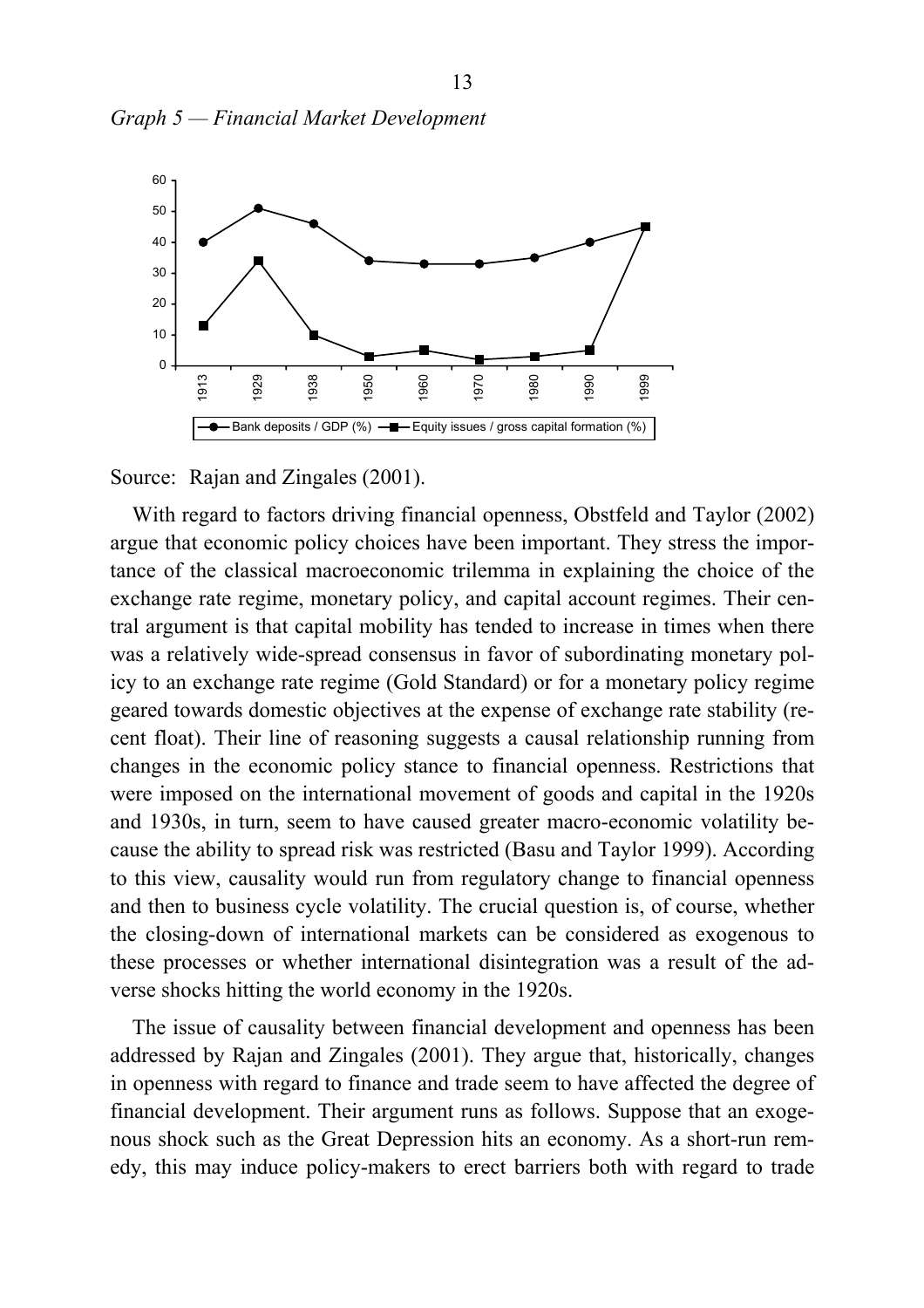and capital flows. Behind this curtain, the domestic financial system can be more tightly regulated. Hence: *The waning and waxing of financial markets over time can be broadly attributed to the world shutting down (when it went off the Gold Standard) and then re-opening up (after the breakdown of Bretton Woods) to cross-border capital flows.* (Rajan and Zingales 2001, p. 34). Their empirical results support the idea that openness reduces incumbents' incentives and/or ability to restrict entry.

At the risk of oversimplifying, this section has shown that

- Business cycle volatility in OECD countries has tended to decline in recent decades.
- − Exchange rate volatility has increased after the fall of the Bretton Woods system. Volatility of interest rates has increased.
- − In Europe, cross-country correlations of business cycles have increased over time. No clear trend is visible for the OECD as a whole though.
- − Financial and goods markets have become more integrated.
- − Financial development has increased.

# **3 Business Cycle Volatility in Open Economies — Theoretical Explanations**

This section reviews the theoretical literature on the impact of globalization on the volatility of business cycles. Three groups of models are distinguished. First, the arguments of traditional neo-classical and Keynesian models of open economies are reviewed. Second, the implications of the so-called new-Keynesian open economy macro-models in the tradition of Obstfeld and Rogoff (1995, 1996) are summarized. Third, models that stress the importance of financial market distortions for business cycle volatility are discussed.

## 3.1 Traditional Models

In a neo-classical world without financial market frictions, savings and investment decisions are independent from each other. Investment decisions are made to equalize rates of return across countries. Households use their savings to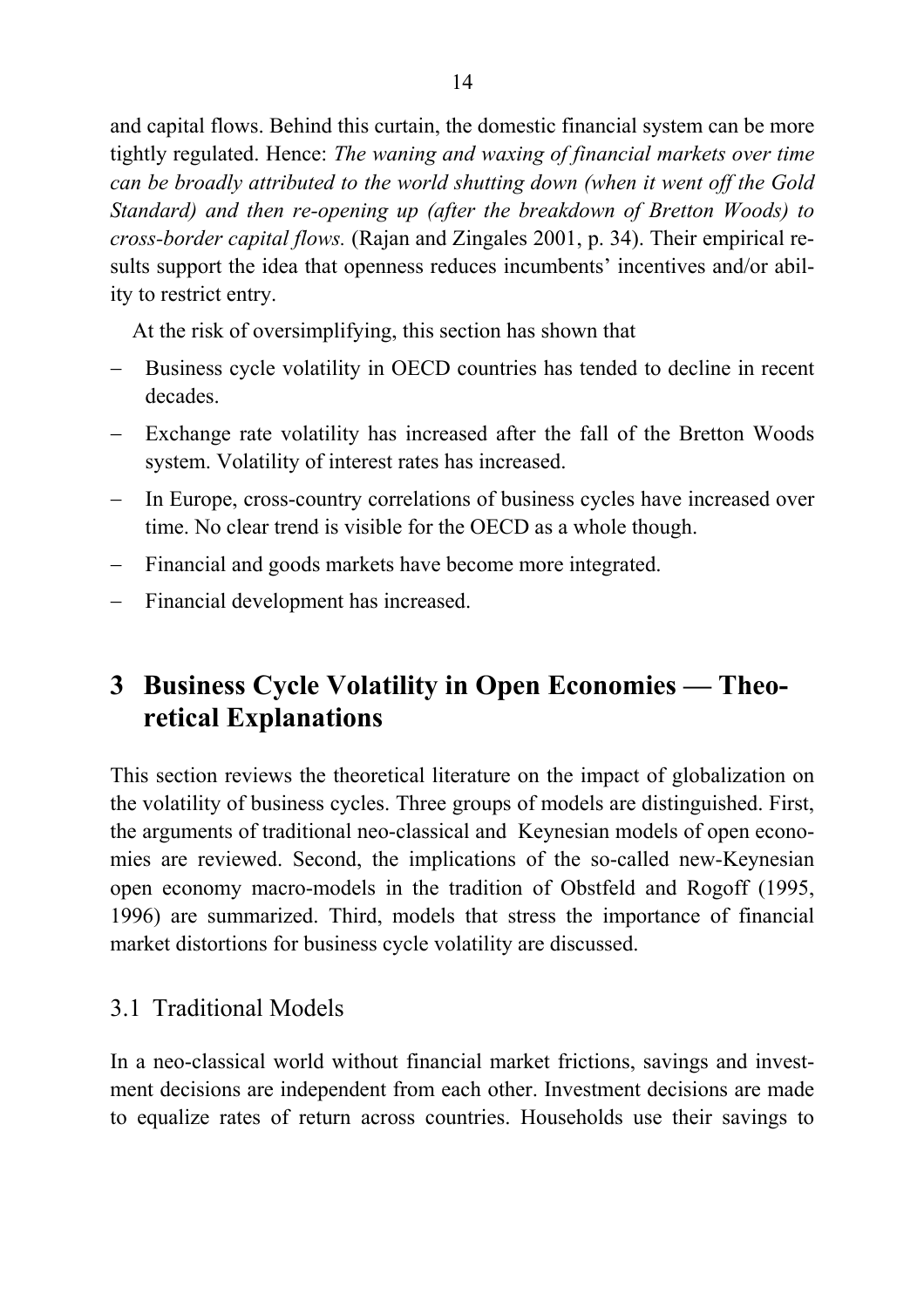smoothen consumption over time.<sup>13</sup> The absence of frictions has two implications for the impact of financial openness on the correlations and the volatility of macroeconomic aggregates: First, the volatility of consumption *relative to output* should decline as the degree of capital mobility increases. Second, the volatility of investment should increase as the degree of capital mobility increases.

However, the clear predictions of the neo-classical model break down if more realistic assumptions are made. Using an intertemporal equilibrium model for a small open economy, Mendoza (1994) shows that structural characteristics of countries may affect the impact of openness on volatility. The model differs from a standard neo-classical model in that countries may vary in their degree of risk aversion, in that the supply of labor might be more or less flexible, and in that productivity shocks may differ in their size or persistence.

In Mendoza (1994), three different assumptions are made concerning the capital account regime. In a first scenario, capital is considered perfectly mobile and agents can accumulate net foreign assets according to their optimization conditions. In a second scenario of limited capital mobility, net foreign assets are restricted between some lower and upper limits but these limits are not necessarily binding. Within these boundaries, net foreign assets evolve according to the free capital mobility condition. Third, it is assumed that a regime of strict capital controls prevails in which the limits are always binding.

Mendoza uses the model to simulate the impact of productivity or terms of trade shocks on different macroeconomic aggregates under different assumptions on capital mobility. The key point of his analysis is that, unless the strict separation of savings and investment is assumed, there is no direct link between output volatility and the degree of openness. Consumption (investment) volatility, however, always declines (increases) as financial markets become more integrated.

Razin and Rose (1994) use a neo-classical framework to analyze the link between openness and volatility by distinguish the effects of idiosyncratic from global shocks in integrated markets. Results are derived for a small open economy which experiences productivity shocks. Increased capital mobility has the greatest impact on the volatility of investment if shocks are permanent and country-specific. Transitory shocks, in contrast, have a small impact on the present value of future profits and thus a small impact on investment decisions. Global

<sup>&</sup>lt;sup>13</sup> Note that consumption smoothing refers to the transfer of a unit of the consumption good from one date to another while risk-pooling implies the transfer of consumption from one state of nature to the other (Baxter 1995).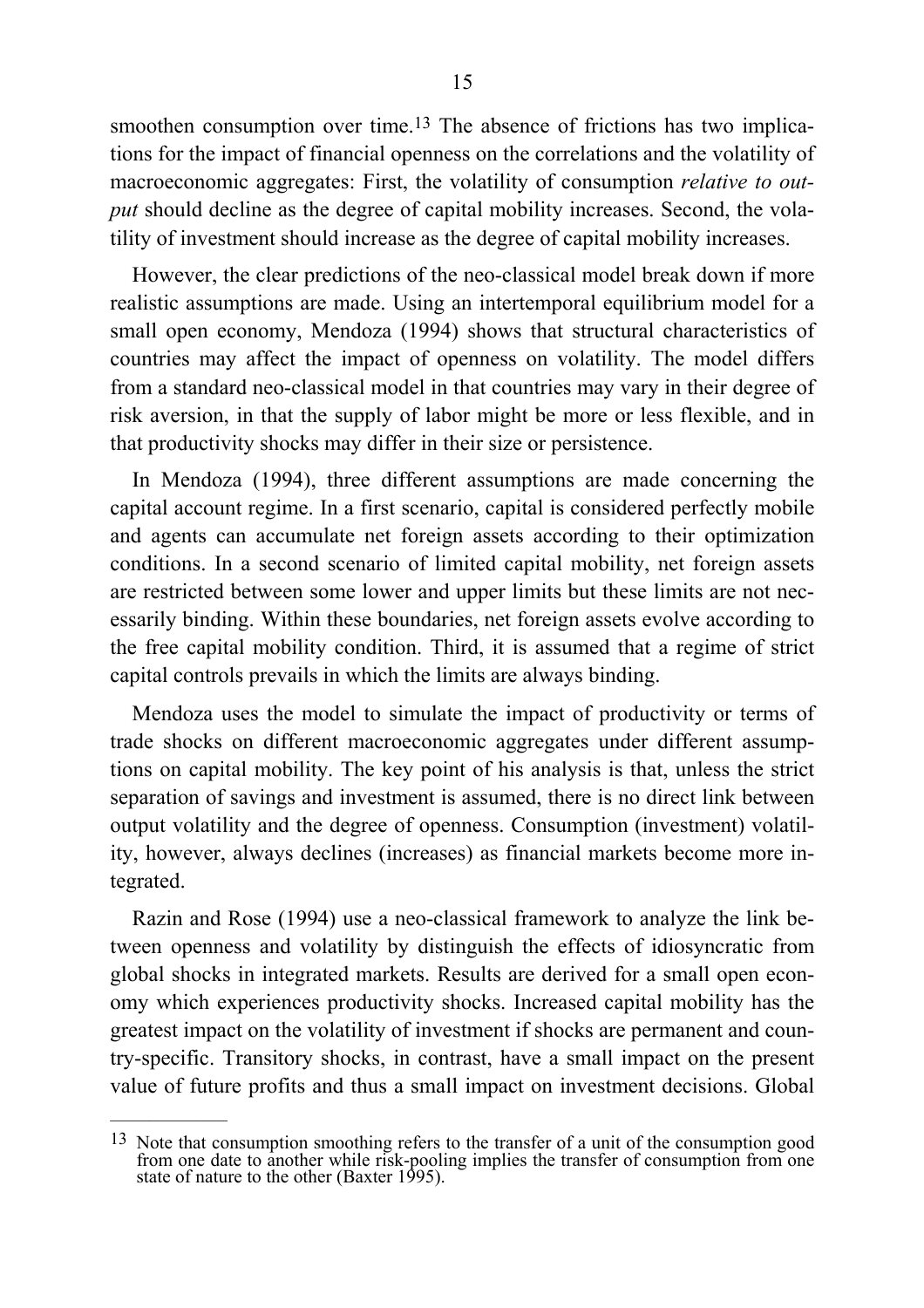shocks raise both the interest rate and the marginal productivity of capital, and the net effect is ambiguous. A country-specific shock, in contrast, would not affect the world interest rate. With regard to consumption, increased capital mobility allows for a better smoothing of consumption, and volatility goes down. This is shown for the case of transitory, country-specific shocks.

The work by Razin and Rose (1994) also suggests that increased integration of goods markets should – in the presence of idiosyncratic shocks – increase output volatility because the specialization of production increases. Empirical evidence on this prediction of standard trade theory is scarce however. First, there is very little empirical work that directly tests the implications of theoretical models of international comparative advantages (Harrigan 2001). One main problem for empirical research is that one needs to find a situation in which autarky prices applied in order to compute the effects of integration. Second, there are other theories of international trade featuring, for instance, monopolistic competition, that have predictions on the pattern of international specialization which do not imply necessarily specialization into different industries. If trade is mainly in the form of two-way, intra-industry trade, countries may be hit by similar shocks, and business cycle co-movements might actually increase as trade links intensify.

While the neo-classical model focuses on the effects of productivity shocks for volatility, the Mundell-Fleming model has traditionally been used to study the effects of policy shocks. Generally, the effects of monetary and fiscal shocks on business cycle volatility depend on the exchange rate regime and on the degree of capital mobility. Under flexible exchange rates and full capital mobility, an increase in money supply lowers interest rates, triggers capital exports and a devaluation of the domestic currency. The resulting increase in demand has a positive effect on output. In the long-run, adjustments of nominal prices would counteract this effect. In this setting, fiscal policy has only modest output effects because of the appreciation of the domestic currency that it induces and the resulting negative demand effect. Conversely, under fixed exchange rates and capital mobility, monetary policy is ineffective since the fall in interest rates following an expansionary monetary impulse triggers a loss in foreign currency reserves. The reverse holds true for fiscal policy.

Incomplete mobility of capital would leave the main qualitative results unchanged while it would enhance the effectiveness of monetary (fiscal) policy under fixed (flexible) exchange rates. In this model, the impact of openness on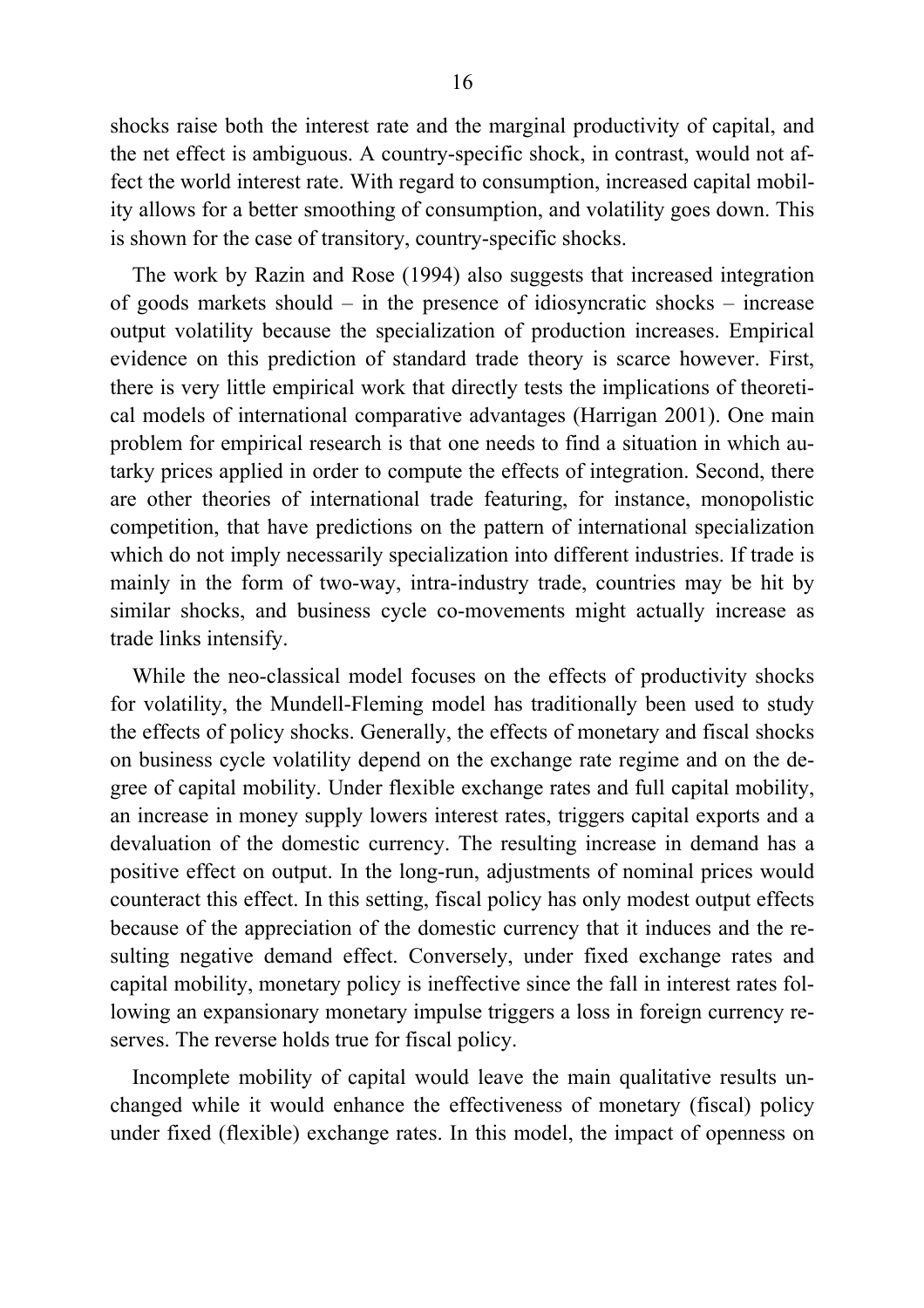the volatility of consumption is qualitatively the same as for output since consumption is a function of output.

## 3.2 Financial Openness and Volatility: The 'New Open Economy Macroeconomics' Perspective

New open-economy macroeconomic models have become a popular way of analyzing international policy issues (Obstfeld and Rogoff 1995, 1996). One major advantage of these models is that they explicitly model the micro-foundations of open economy macro-models. The baseline model differs from the traditional Mundell-Fleming in a couple of regards:

All agents act under perfect foresight. Households derive their optimal consumption path, asset holdings, and labor supply. Hence, although there is no capital in the baseline model, output is not exogenous but rather depends on the leisure-labor-decision of households. Firms, which are owned by households, use labor inputs to produce differentiated goods which affords them with monopoly power. In the short-run, prices are fixed, and output is demanddetermined. In the long-run, prices adjust though.

The baseline model furthermore assumes that purchasing power parity and the law of one price hold: although prices may diverge from marginal costs, there are no restrictions to arbitrage across markets. Also, there are no frictions on international financial markets: agents can hold foreign and domestic bonds at no costs. Changes in net wealth of households have an impact on the labor-leisurechoice and thus affect output also in the long-run. Money markets are fully segmented, and only domestic (foreign) agents hold domestic (foreign) money.

In contrast to the predictions of the Mundell-Fleming model, fiscal policy is effective under flexible exchange rates and full capital mobility. This result is driven by changes in the relative levels of consumption at home and abroad. These changes are driven by the consumption smoothing properties of the model and trigger a devaluation of the domestic currency and an expansion of domestic output. However, whereas the implications of the Obstfeld-Rogoff framework for the impact of fiscal shocks on the *level* of output differ, implications for the *volatility* of output are similar: volatility declines as financial markets become more open.

Consumption smoothing also implies that predictions for the volatility of consumption differ from those for output since, in the Obstfeld-Rogoff model, more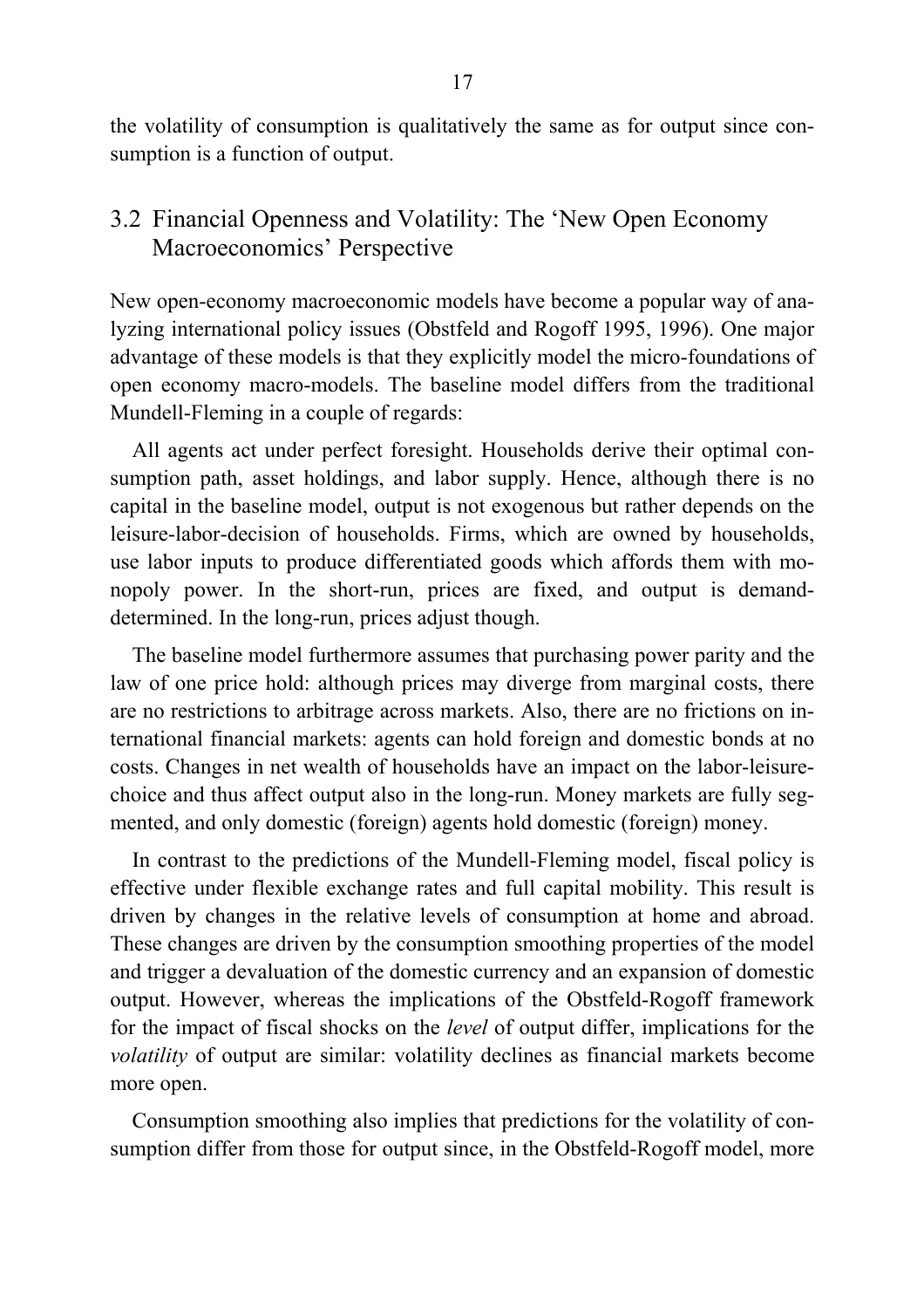open financial markets always induce greater consumption smoothing and thus a decline in volatility.

The baseline new open macro-model has been extended in several respects.<sup>14</sup> Some of the recent contributions to this literature have also introduced incomplete integration of markets. Sutherland (1996) introduces costs of trading international bonds, which drive a wedge between domestic and foreign interest rates.15 The model is used to analyze the effects of asymmetric shocks on volatility.16

#### *3.2.1 Financial Market Integration*

Links between financial integration and volatility can be analyzed by studying the effects of monetary and fiscal shocks on output and consumption.

A rise in money supply has a real balance effect since prices are sticky. International financial markets provide households with the opportunity to smoothen consumption. Consequently, consumption at home increases instantaneously to its new steady state level, and domestic households accumulate foreign assets. With perfectly integrated international bond markets, domestic and foreign bonds are perfect substitutes. The international interest rate differential is zero, implying that the nominal exchange rate depreciates instantaneously to its new steady state value.

Nominal price stickiness implies a real devaluation, and the consumptionswitching effect leads to a rise in domestic output. Domestic consumption demand is further stimulated by the decline in the domestic real interest rate. Demand-determined output at home increases. Developments abroad are a mirrorimage of these processes.

In the long-run, as output prices have adjusted, output declines. However, since domestic households have accumulated more wealth, they lower their labor inputs and consume less. This wealth effect can explain why output does not fully return to its old steady-state level but remains slightly below this level.

 $\frac{1}{2}$ 

<sup>14</sup> For surveys see Lane (2001) and Sarno (2001).

<sup>15</sup> In Sutherland (1996) or Senay (1998), the trading frictions between national financial markets depend upon the volume of cross-border capital movements per period of time (i.e. capital flows). Recently, this assumption has been relaxed by Benigno (2001). In his two-country model, intermediation costs are an increasing function of the real holdings of net foreign assets (i.e. capital stocks).

<sup>16</sup> While uncorrelated shocks would have essentially the same qualitative implications on the link between openness and volatility, perfectly correlated global shocks would imply that openness and volatility are unrelated.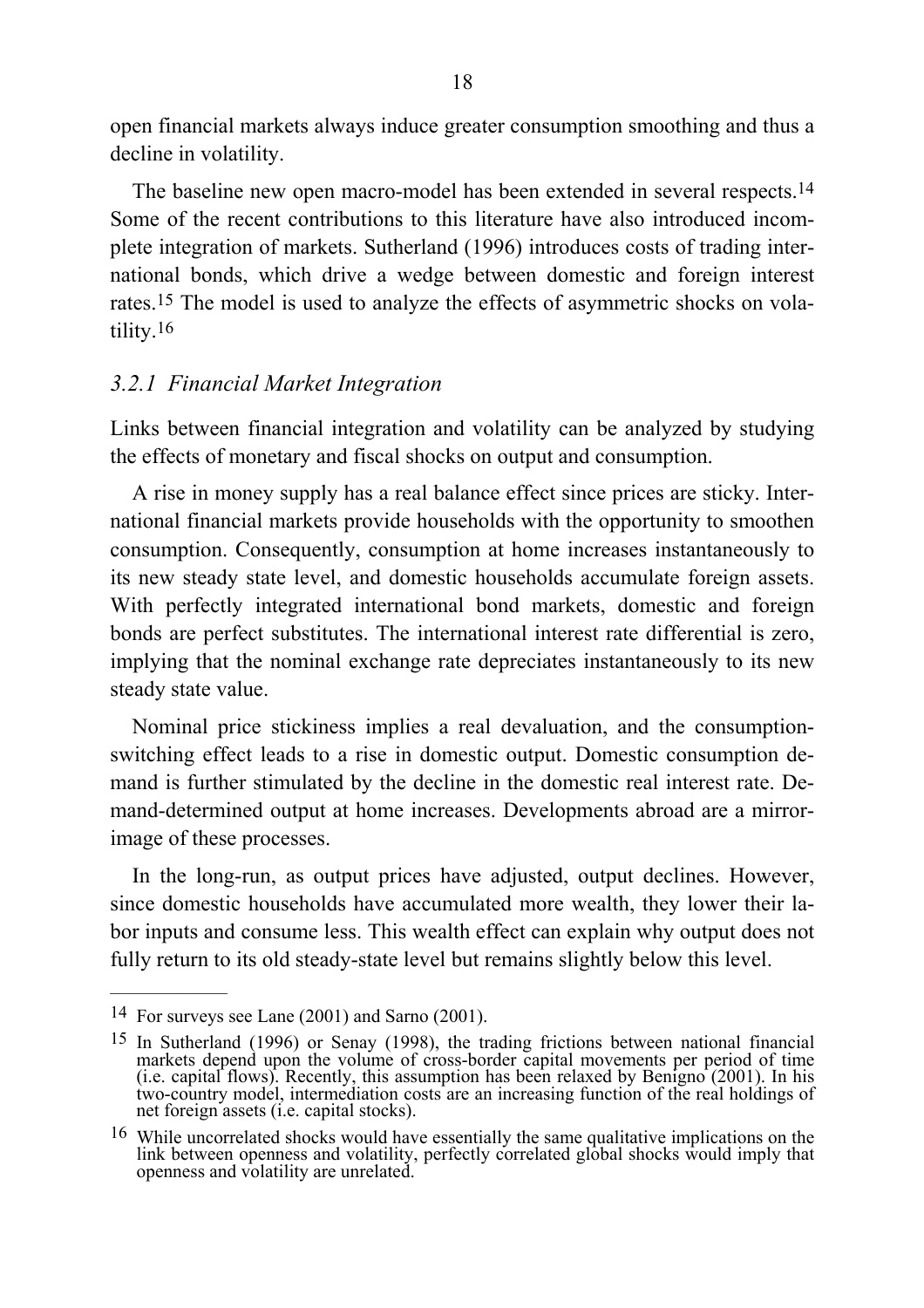Under imperfect capital mobility, domestic and foreign interest rates can diverge, and the domestic interest rate falls. This has two effects on the behavior of households. First, they increase consumption and this enforces the real balance effect. Hence, the increase in consumption is larger than under perfect capital mobility. Second, households accumulate foreign assets but by less than under full capital mobility because the accumulation of foreign assets is costly. Combining these effects, the nominal exchange rate still depreciates but by less than under full capital mobility.

Overall, the immediate real depreciation of the domestic currency is thus larger in the model with perfectly integrated capital markets than in the model with imperfectly integrated markets (Table 2). Hence, output volatility is lower in the model with imperfectly integrated financial markets.

Generally, the development of the current account in these models closely tracks the development of consumption since consumers use changes in their foreign assets position to smoothen consumption. In the case of an increases in the money stock, net foreign assets are build up which allows consumers to distribute higher consumption levels across time. This increase in net foreign assets corresponds to a current account surplus. The surplus shrinks over time as consumption gradually declines to the long-run steady state level.

|                     | Consumption            | Nominal Ex-<br>change Rate | Real Ex-<br>change Rate | Domestic in-<br>terest Rate | Output | Foreign As-<br>sets |
|---------------------|------------------------|----------------------------|-------------------------|-----------------------------|--------|---------------------|
| Capital<br>Mobility |                        |                            |                         |                             |        |                     |
|                     | <b>Monetary Policy</b> |                            |                         |                             |        |                     |
| Complete            | ↑                      | ↑↑                         | $\uparrow\uparrow$      | $\theta$                    | ↑↑     |                     |
| Incomplete          | $\uparrow \uparrow$    | ↑                          |                         | ↓                           |        | ↑↑                  |
|                     | <b>Fiscal Policy</b>   |                            |                         |                             |        |                     |
| Complete            |                        | ↑                          |                         | $\theta$                    |        |                     |
| Incomplete          |                        | ↑↑                         | 11                      | ↑                           | ↑↑     |                     |

*Table 2 — Business Cycle Volatility and Financial Integration* 

Source: Adopted from Sutherland (1996).

In the presence of fiscal shocks, i.e. of an increase in government spending financed by an increase in taxes, financial integration stabilizes all variables.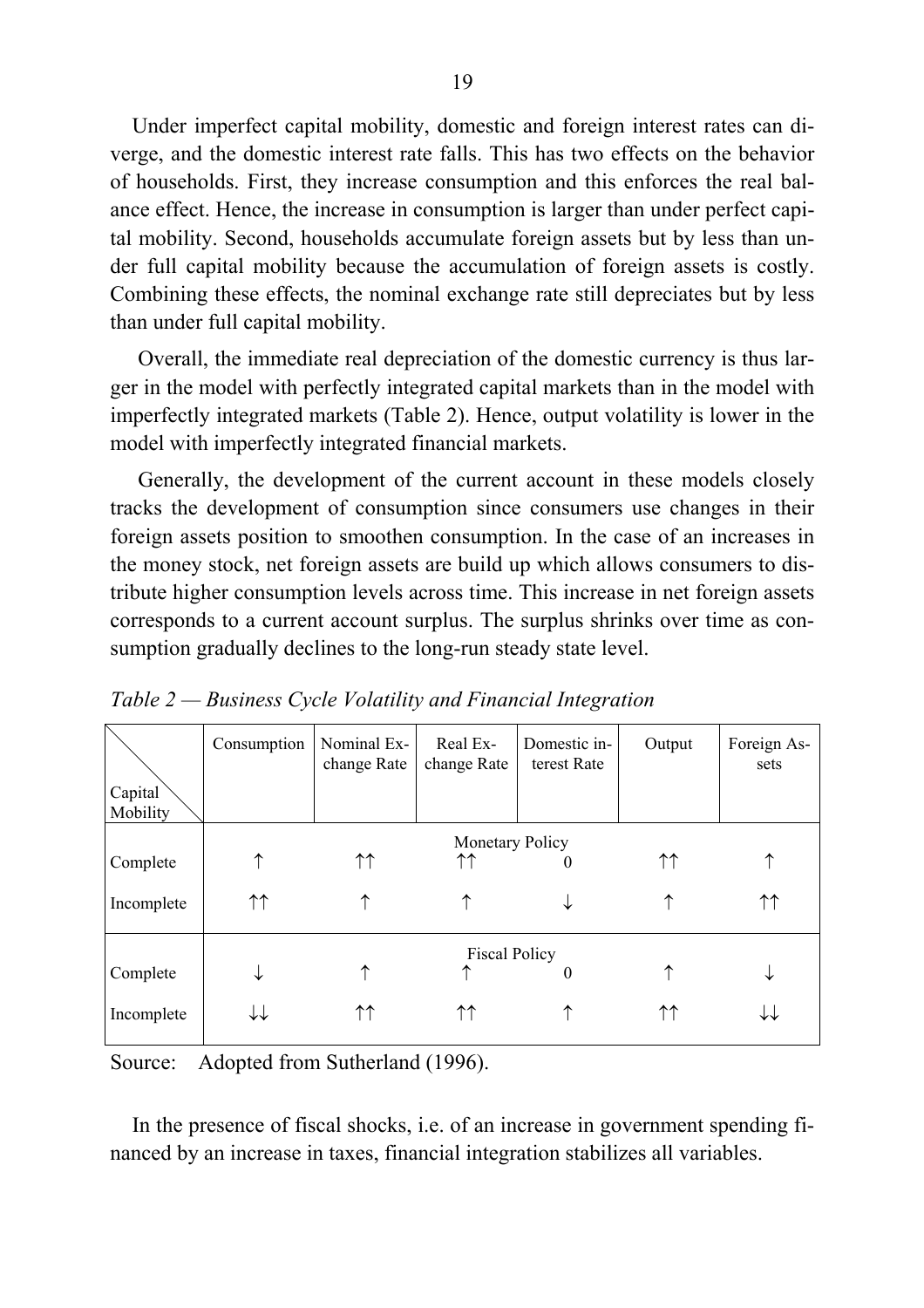Under perfect capital mobility, an increase in government expenditure lowers consumption and the demand for foreign assets. The decline in domestic relative to foreign consumption induces a depreciation of the domestic currency with qualitatively the same implications for the real exchange rate and output as a monetary shock. However, the change in the exchange rate is driven entirely by the change in relative consumption levels.

Under imperfect capital mobility, domestic interest rates increase, thus causing an even larger decline in domestic consumption and a lower accumulation of foreign assets. The result is a larger depreciation of the domestic currency.

Because the exchange rate depreciates by more than in the model with integrated financial markets, the change in output is larger because of the larger expenditure switching effect. The change in consumption is larger as well because of the impact of changes in interest rates on the savings-consumption decision. In the long-run, the decline in wealth of households induces an increase in labor supply to keep up consumption.

#### *3.2.2 Goods Market Integration*

 $\frac{1}{2}$ 

Senay (1998) combines the assumption of incomplete integration of financial markets with pricing-to-market behavior and thus imperfect integration of goods markets (Table 3).<sup>17</sup> She shows that the implications of integration in one market for the propagation of shocks are largely independent of the extent of integration in the other market (Table 3).

The main mechanism behind this result is that pricing-to-market shields consumers from movements of exchange rates. The expenditure-switching effect underlying the dynamics of the Sutherland model is mitigated. Pricing-to-market also implies that the purchasing-power-parity does not hold anymore and that real interest rates can diverge.

<sup>&</sup>lt;sup>17</sup> Tille (2000) also analyzes the interaction between financial and goods market integration. In his model, countries differ with regard to the volatility of monetary policy shocks. In this case, financial integration is not universally beneficial. Rather, countries with more volatile shocks will experience welfare gains from integration while those with relatively moderate shocks will loose.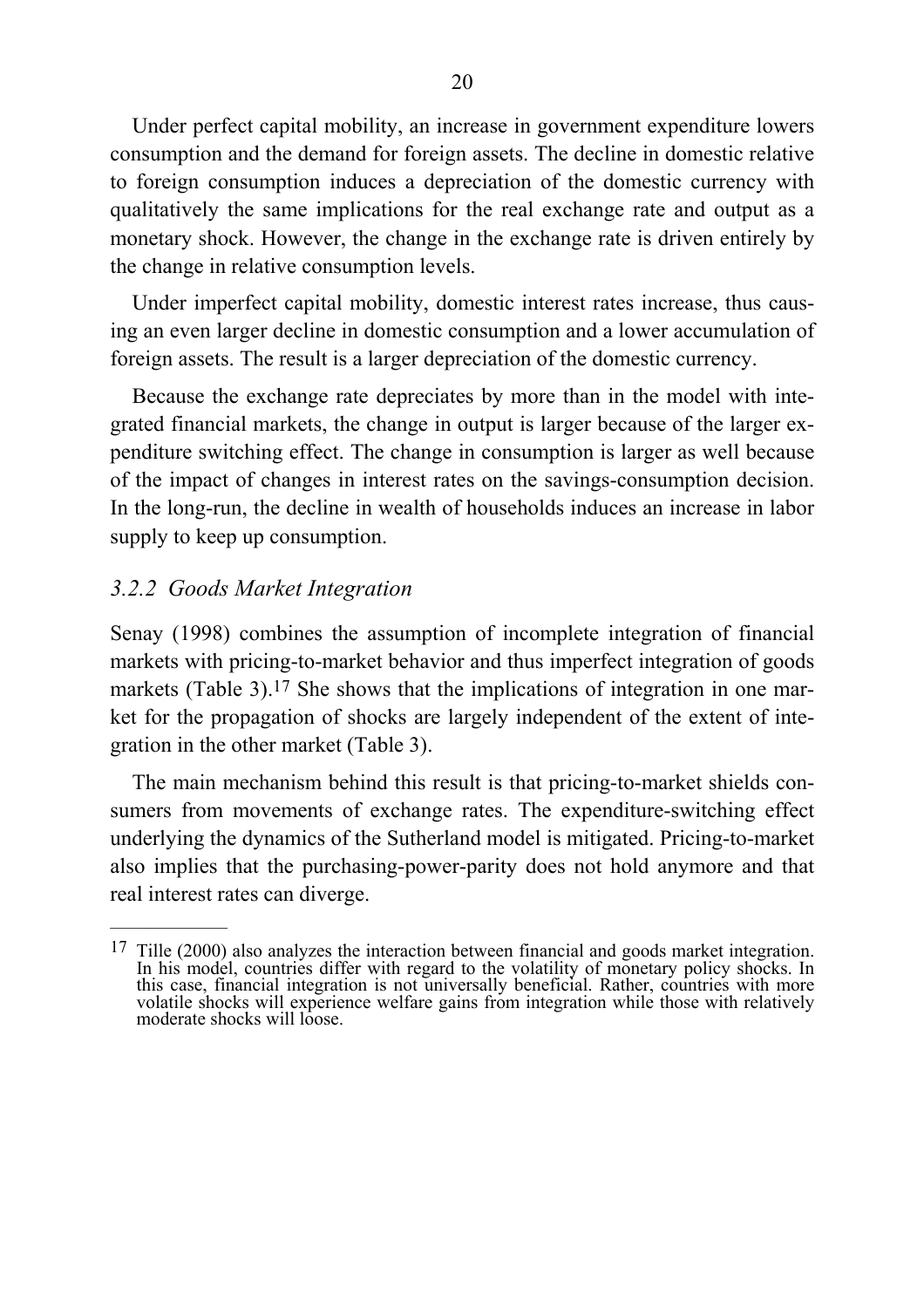|                    | Monetary shock<br>Consumption<br>Output |        | Fiscal shock<br>Consumption<br>Output |              |
|--------------------|-----------------------------------------|--------|---------------------------------------|--------------|
|                    | Financial market integration            |        |                                       |              |
| Goods market in-   |                                         |        |                                       |              |
| tegration          |                                         |        |                                       |              |
| Imperfect          |                                         | $^{+}$ |                                       |              |
| Perfect            |                                         |        |                                       |              |
|                    | Goods market integration                |        |                                       |              |
| Financial integra- |                                         |        |                                       |              |
| tion               |                                         |        |                                       |              |
| Imperfect          |                                         | $^{+}$ | $\pm$                                 | $\mathrm{+}$ |
| Perfect            |                                         |        |                                       |              |

*Table 3 — Interaction Between Financial and Goods Market Integration* 

Source: Adopted from Senay (1998).

The change in output volatility as financial markets integrate following a monetary shock depends on the degree of goods market integration. With pricing-to-market, the expenditure-switching effect of nominal exchange rate changes is switched off. Hence, the effect of domestic consumption dominates he domestic output effect. Also, with pricing-to-market, the financial flows resulting from monetary shocks are small, and the degree of financial market integration becomes relatively unimportant.

To summarize, the implications of the models by Sutherland (1996) and Senay (1998) are that financial integration leads to lower short-run volatility due to demand shocks. The effects of monetary shocks, in contrast, differ. Under financial integration, monetary shocks cause larger volatility of the nominal exchange rate and of output but lower volatility of interest rates and consumption. The integration of goods markets tends to increase volatility because the expenditure-switching effect of real exchange rate changes is at work. The exception is the impact of monetary shocks on the volatility of consumption. In this case, the depreciation of the real exchange rate dampens the increase in consumption working through the real balance effect.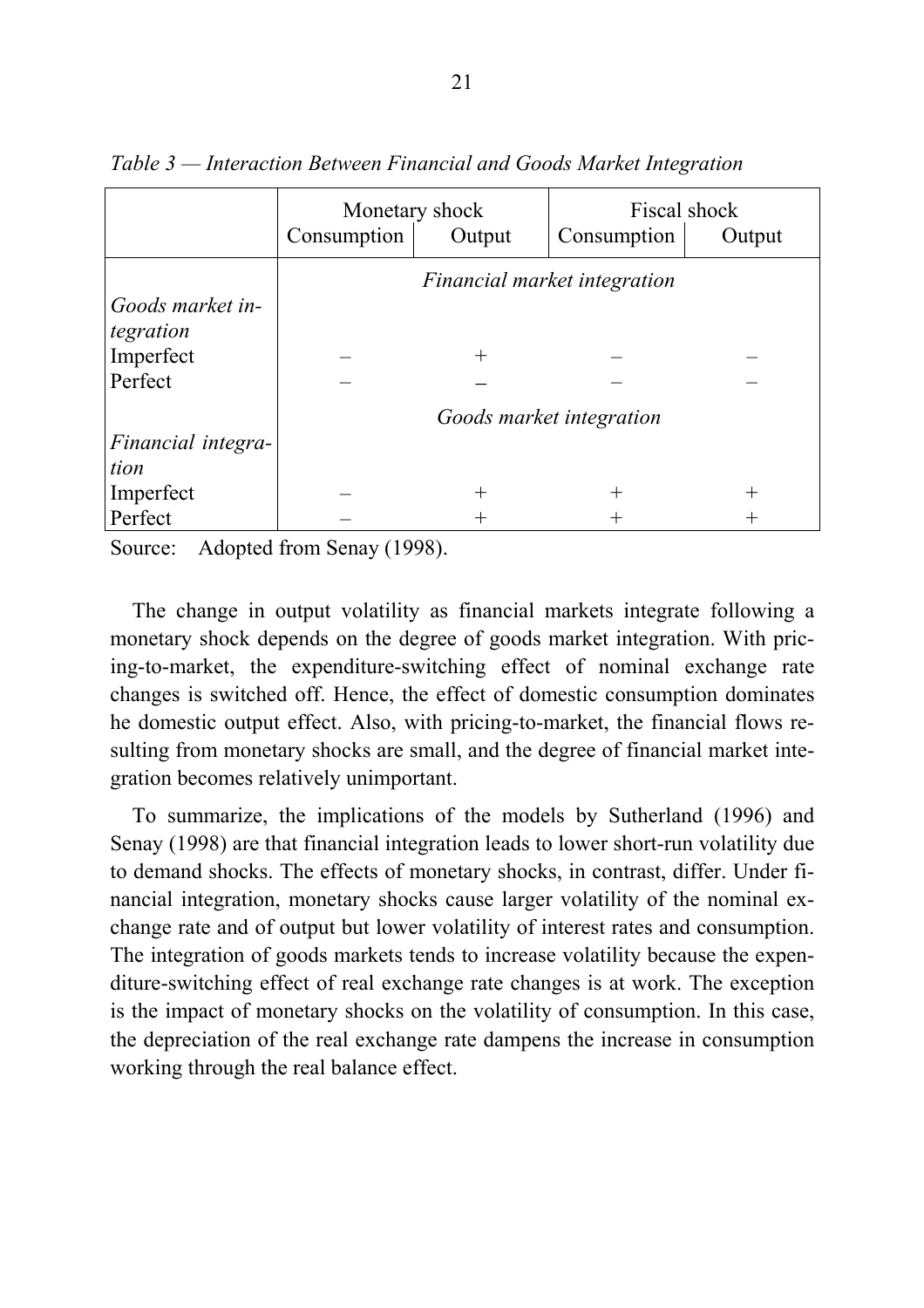#### 3.3 Financial Development and Volatility

One key insight of the international finance literature in recent years has been that financial market imperfections that take the form of asymmetries in information can help to explain the structure of international capital flows (Brennan and Aranda 1999, Neumann 1999, Razin et al. 1998). Also, there is an increasing body of empirical evidence showing the importance of information costs in explaining the behavior of participants in international financial market (Choe et al. 1999 and 2001, Frankel and Schmukler 1996, Kim and Wei 1999).

These insights have potentially important implications for the link between financial markets and business cycle volatility. This is because imperfectly informed agents might be prone to herding and because international capital flows might magnify distortions in domestic financial markets. Yet, while there are recent papers arguing that, due to financial market imperfections, globalization might increase the volatility of financial markets (Chari and Kehoe 1997, Calvo and Mendoza 1999, Bacchetta and van Wincoop 1998), these papers do not derive implications for macro-economic volatility. This aspect has been stressed in recent papers that analyze the impact of financial market frictions for output volatility.

Using a closed-economy setting, Bernanke, Gertler, and Gilchrist (2000), Bernanke and Gertler (1999), and Bacchetta and Caminal (2000) analyze the impact of asymmetric information on financial markets for output volatility. One central element of these models is the so-called 'financial accelerator'.18 The idea behind this 'financial accelerator' is that, due to asymmetries in information, the net worth of firms influences the costs of external finance firms have to pay.19 If net worth is pro-cyclical, the external finance premium would be countercyclical, thus potentially enhancing business cycle fluctuations.

In an international framework, links between financial market imperfections and macro-economic volatility have been studied by Aghion, Bacchetta, and Banerjee (1999). In their model, domestic financial market frictions imply that the financing costs of firms are a function of their net worth. Apart from capital, firms use a fixed factor in their production. A positive shock thus stimulates production through the net worth effect but may eventually also raise the relative

<sup>18</sup> Domestic financial market frictions in the form of a 'financial accelerator' have been build into new open economy macro-models as well (Faia 2001, Cespedes et al. 2001).

<sup>&</sup>lt;sup>19</sup> Generally, this branch of the literature departs from the Modigliani-Miller assumption on the irrelevance of the financial structure for the real economy.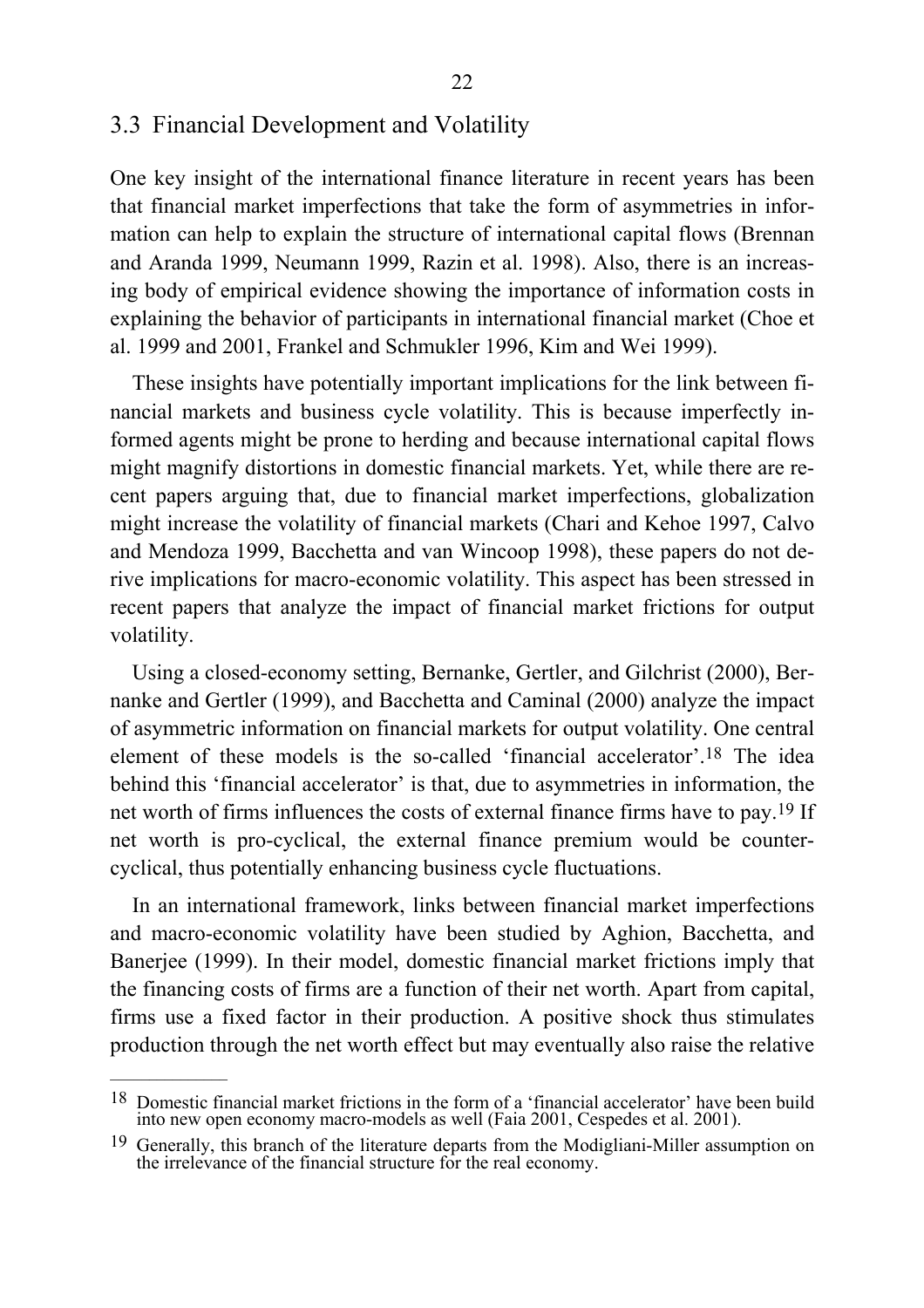price of the fixed factor. This real appreciation of the domestic currency lowers the net worth. Through the interplay between wealth and price effects, the model generates business cycle fluctuations.

The model distinguishes international bank lenders and foreign direct investors. While lenders are imperfectly informed about foreign investment opportunities, foreign direct investors are not. Hence, foreign direct investment is less destabilizing in this model than bank lending. Moreover, financial opening has the potential to magnify domestic shocks, and the relationship between openness and volatility is non-linear.

#### 3.4 Economic Development and Volatility

Kouparitsas (1996) analyzes the implications of increased trade and capital flows in a framework that distinguishes developed from developing countries. In his real business cycle model, trade between the North and the South is asymmetric. Although both the North and the South trade in primary goods and in manufactured products, the importance of these items differs for the two regions. The North mainly imports primary products from the South and uses these in the production of manufactured goods which are exported to the South. Production of manufactured goods has a low elasticity of substitution between inputs in the short-run.

In the absence of financial markets, business cycles in the South are highly correlated with economic activity in the North. The terms of trade and the income of the South improve following a positive productivity shock in the North. This stimulates consumption in the South and the demand for manufactured goods imported from the North. The implications of this framework are that output and expenditures in the North and the South are strongly correlated, and that the terms of trade of the South are highly volatile.

Financial market integration allows agents to better pool risks. Hence, wealth is less dependent on fluctuations in domestic activity and is increasingly correlated with foreign activity. The volatility of consumption is likely to decline following financial integration, and the correlation between domestic and foreign consumption should increase.

However, the magnitude of these effects differ for the North and the South. Due to its size, the North experiences relatively small effects of increased integration of financial markets. In the smaller South, business cycle volatility significantly declines following financial integration.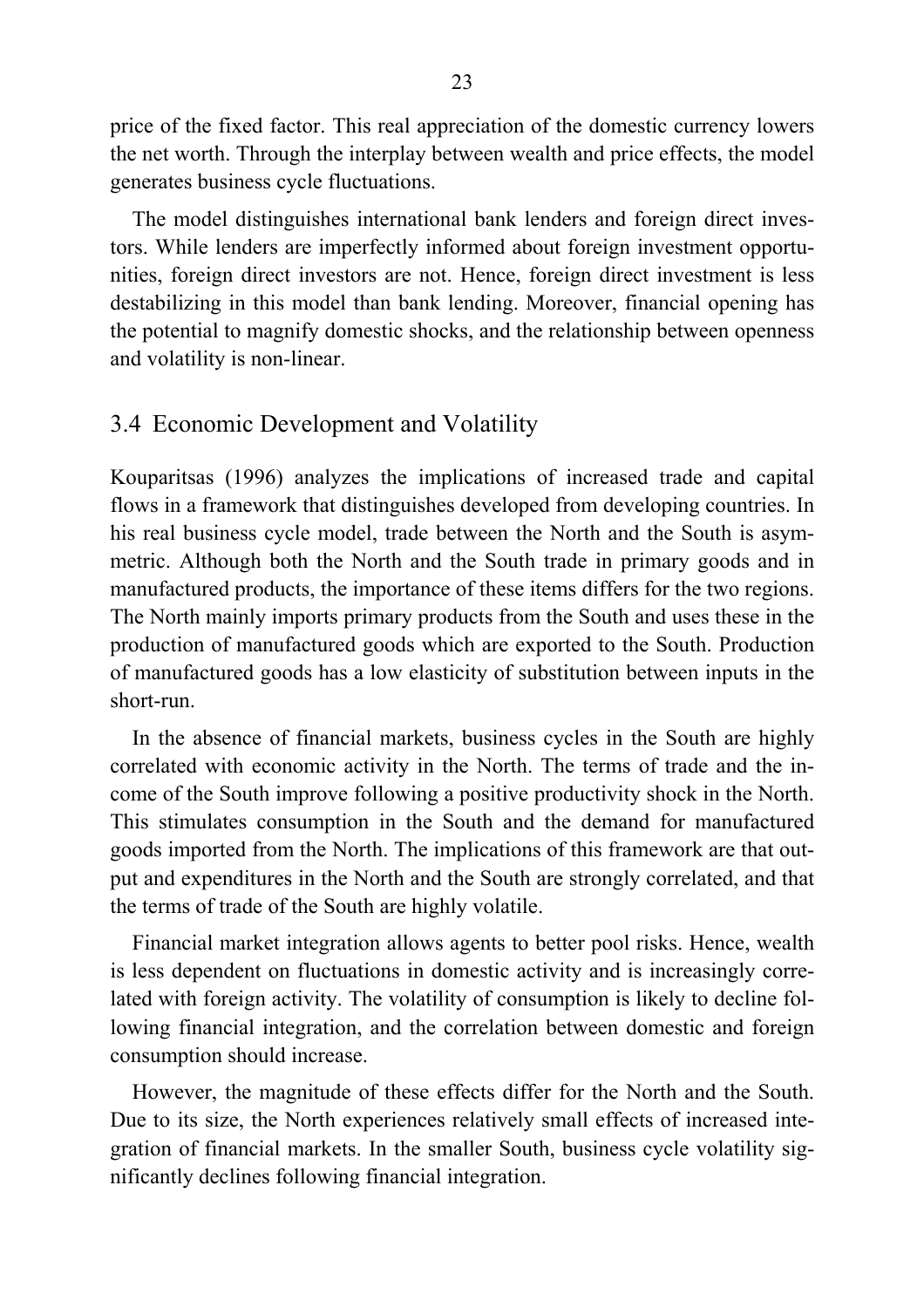For empirical work, this model holds the implications that business cycle volatility should be higher for smaller and/or less-developed countries but that greater integration of financial markets should lower volatility in these countries. Work by Crucini (1997) yields a similar conclusion. He shows that, ceteris paribus, the volatility of macroeconomic aggregates is larger in smaller countries, irrespective of their state of development. His theoretical model allows for no other source of heterogeneity of countries. The intuition behind this result is that changes in the relative productivity of smaller countries will trigger capital inflows that are relatively large (small) for the small (large) economy. Hence, the resulting changes in output and investment are likewise large (small).

# **4 Business Cycle Volatility in Open Economies — Empirical Evidence**

The empirical literature on the sources of business cycle fluctuations in open economies falls into two main groups. A first set of papers uses a narrative approach to discuss mainly the implications of economic policy on volatility. A second group of papers has used more systematic empirical, regression-based techniques to explore the openness of markets as a determinant of volatility both across time and across countries.

### 4.1 The Role of Economic Policy

Prima facie, the relatively similar patterns of business cycle volatility in the period of the Gold Standard and in recent decades raises the issue whether the causes of business cycle fluctuations have also remained similar. This conclusion might be supported by the observation that, in terms of financial sector openness and financial sector development, the two episodes also look relatively similar. Yet, this interpretation neglects the substantially changed role macroeconomic policy has played in the two decades

Romer (1999) argues that governments seem to have improved their ability to cushion exogenous shocks but that some business cycle fluctuations are also due to activist government policy. However, empirical evidence presented by Dalsgaard et al. (2002) would partly contradict this line of reasoning. To measure the impact of fiscal policy on business cycles, the authors distinguish automatic stabilizers and discretionary fiscal changes. They find that the combined effects from these two policies seem to have contributed to dampening the cycle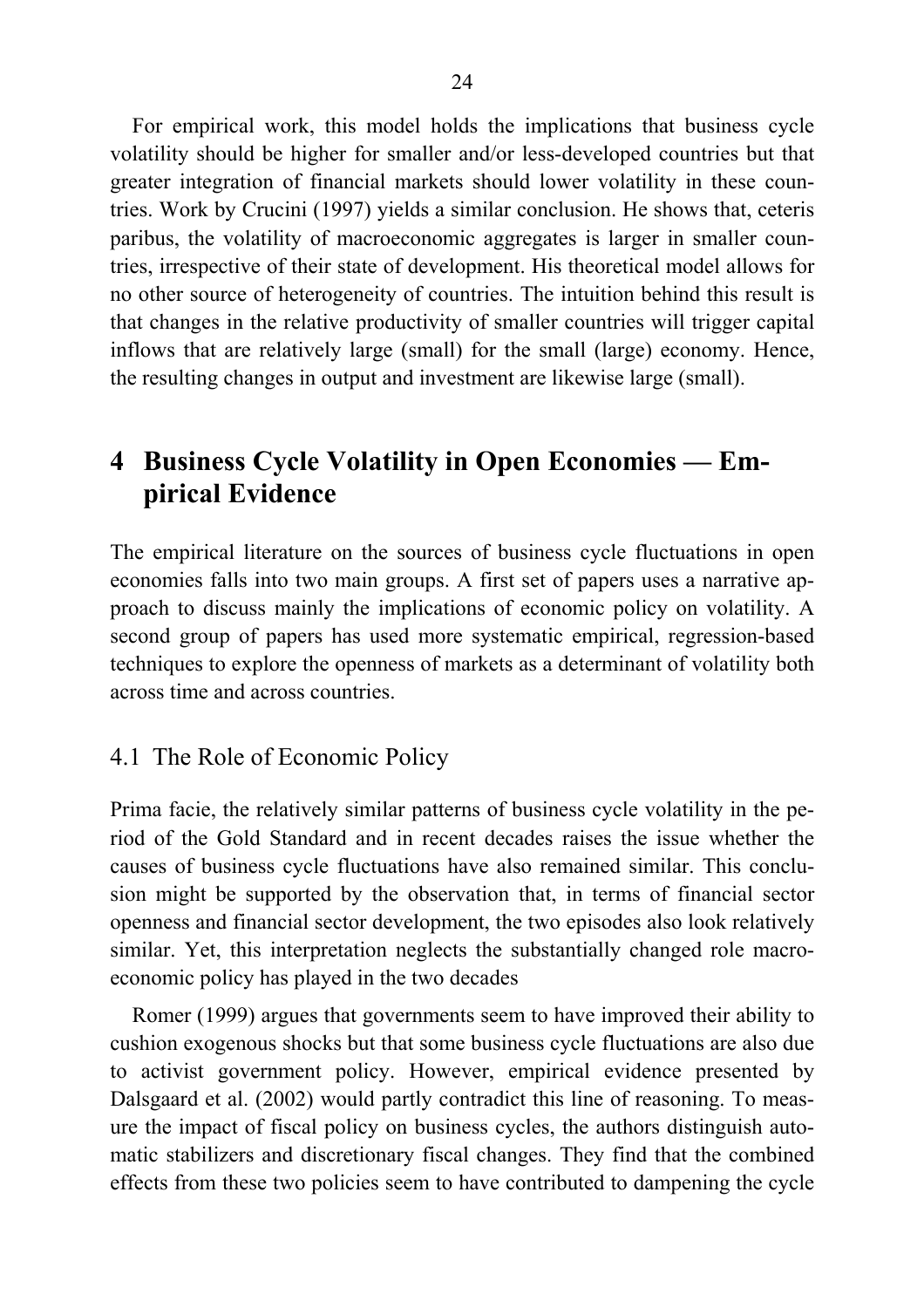in most OECD countries. Also, Bergman et al. (1998) cite improved macroeconomic management as one cause of reduced business cycle volatility.

For the U.S., the role of monetary policy for the reduction in output volatility has been analyzed in more detail by Stock and Watson (2002). They find evidence that the inflation and output coefficients in Taylor-type monetary policy rules for short-term interest rates have increased. This should lead to a greater volatility in interest rates, as is in fact found in the data. In their own work, Stock and Watson (2002) find a negative coefficient for the real interest rate which has tended to increase in absolute terms over time. Overall, they conclude that *the majority in the reduction in variability in output is attributed to the reduced variability in shocks, and not to changes in the monetary policy coefficients. More precisely, these results suggest that 14% of the decrease in variance in output is associated with changes in the monetary policy coefficients* (Stock and Watson 2002: p. 19).

#### 4.2 Other Explanations

Sectors differ with regard to the volatility of output. The services sector, for instance, is typically considered more stable than other sectors, and structural change favoring services might therefore explain the reduction in volatility across countries (Bergman et al. 1998). However, for the case of the United

States, Stock and Watson (2002) dismiss this interpretation. Although they find that the services sector has been less volatile than other sectors, this does not explain much of the decline in volatility across all macroeconomic aggregates. Also, Blanchard and Simon (2001) argue that the decline in volatility that could be observed recently in the U.S. and in some other OECD countries cannot be attributed to the 'New Economy' but is rather part of a longer term trend which started in the 1960s and has been interrupted in the 1970s and early 1980s.

As an alternative explanation, Stock and Watson (2002) look into changes in the volatility of different shocks, comparing the period before 1984 to subsequent years. They find that the variability of monetary shocks, of government spending and tax shocks, of productivity shocks, and of commodity price shocks other than oil have declined. Oil price shocks have remained virtually unchanged. These results suggest that the decline in volatility is mainly due to an improved external environment.

Anecdotal evidence presented in Dalsgaard et al. (2002) supports a positive correlation between increased importance of international trade and a decline in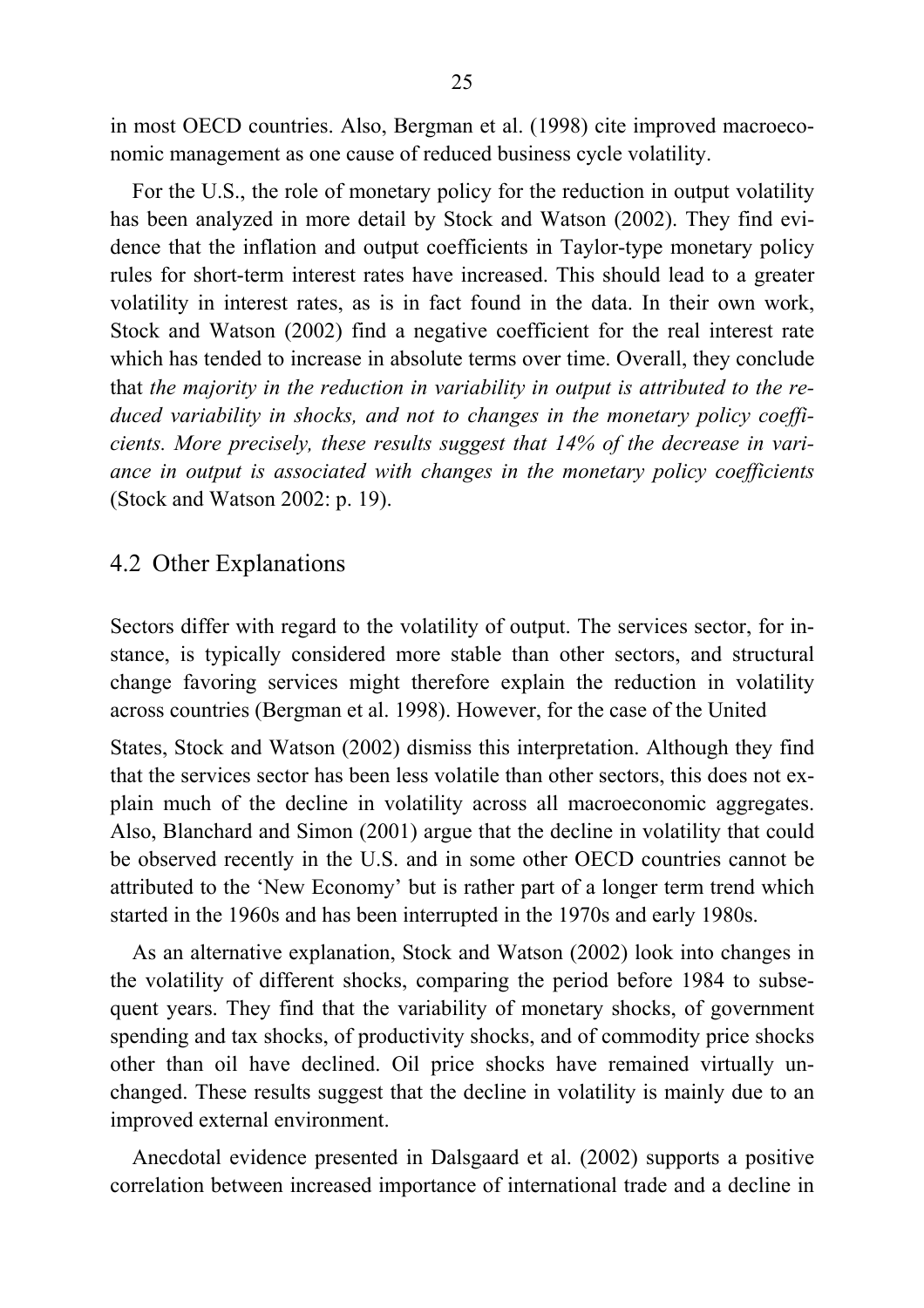business cycle fluctuations. Bergman et al. (1998) argue that lower real sector volatility might be due to a greater international diversification of countries (and thus reduced exposure to common shocks).

#### 4.3 The Impact of the Financial System

While earlier work on the determinants of business cycle volatility has focused on the impact of monetary, fiscal, and productivity shocks, the recent literature has shifted attention to the role of the financial system.

Stylized facts suggest that openness and volatility are linked. Basu and Taylor (1999, p. 22) argue that "It seems likely that an open capital market should lead to more volatile investment, thanks to an inflow and outflow of capital, and less volatile consumption, because of greater possibilities to smoothen consumption. By definition, it will also lead to a more volatile current account".

Establishing the link between openness and volatility more systematically has been more difficult though (see also Table 4). In fact, most studies fail to find evidence that this link actually exists. Easterly et al. (2000) find that trade and financial openness have different implications for the volatility of output: while greater openness for trade seems to *increase* volatility, the magnitude and the volatility of private capital flows do not seem to have a statistically significant impact on business cycle volatility. Similarly, Razin and Rose (1994) are unable to find a link between the volatility of consumption, investment, or output and proxies of financial openness.

One reason for the missing link between openness and volatility could be that this relationship has changed. Buch et al. (2002) use a panel dataset for OECD countries for the past 40 years but find no consistent link between openness and business cycle volatility for the entire period. Estimates for individual decades show that the sources of business cycle fluctuations seem to have changed over time. The evidence that monetary and fiscal shocks have been the sources of business cycle fluctuations in the 1980s and 1990s is relatively strong while there is no consistent pattern in the 1970s.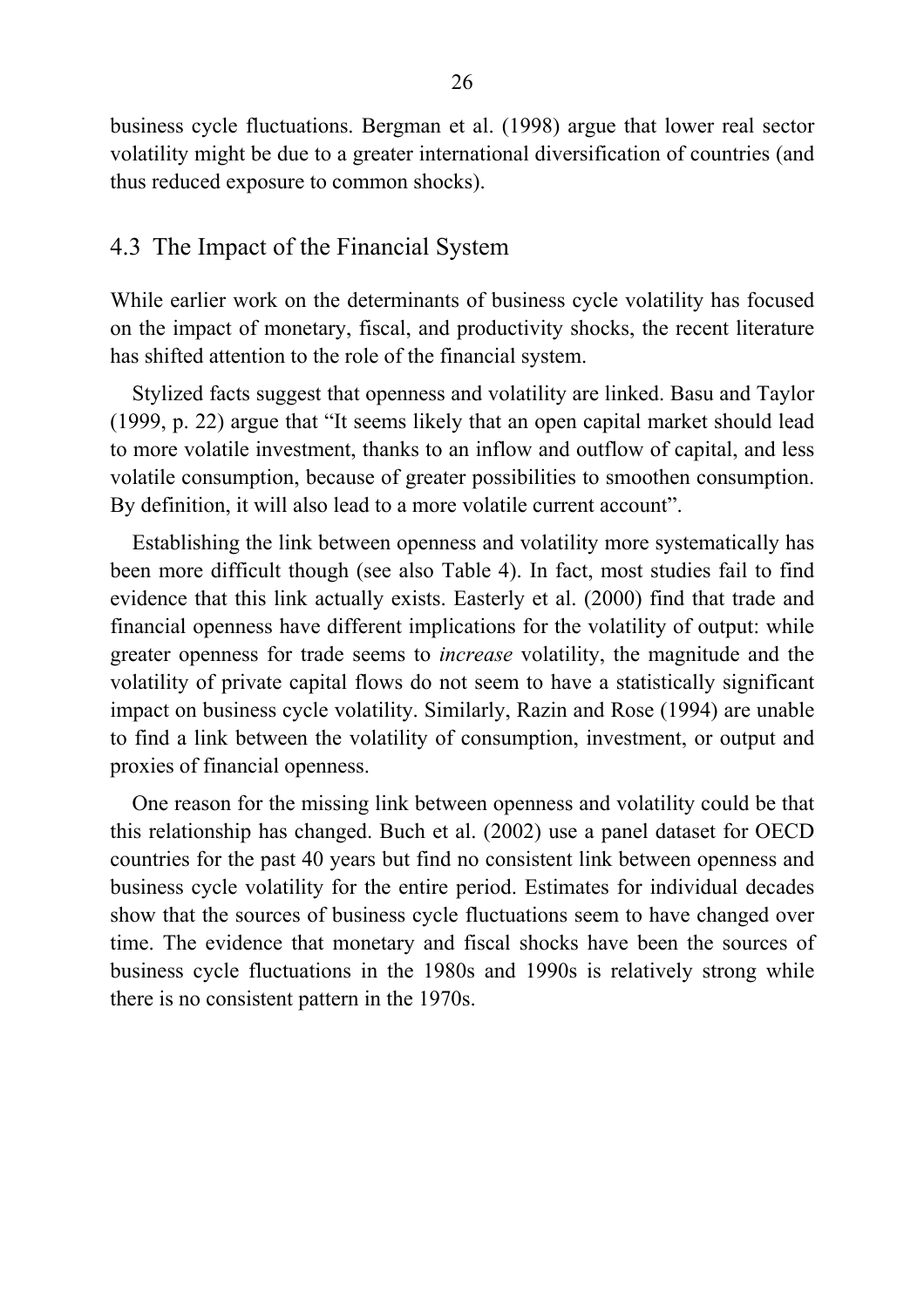*Table 4 — Previous Empirical Results* 

| Authors                                 | Methodology                                                                                                                                                                                                     | Results                                                                                                                                                                                                                                                                                                                                                                                                                                                                                                                                                                                                        |  |
|-----------------------------------------|-----------------------------------------------------------------------------------------------------------------------------------------------------------------------------------------------------------------|----------------------------------------------------------------------------------------------------------------------------------------------------------------------------------------------------------------------------------------------------------------------------------------------------------------------------------------------------------------------------------------------------------------------------------------------------------------------------------------------------------------------------------------------------------------------------------------------------------------|--|
| Razin and Rose<br>(1994)                | OLS and IV regressions<br>138 countries<br>1950-1988<br>dependent variable: standard deviations of<br>de-trended consumption, investment, and<br>output data                                                    | Distinguish between transitory and persis-<br>tent and common versus idiosyncratic<br>shocks.<br>Different measures for the openness of the<br>current and the capital account of the bal-<br>ance of payments have no impact on volatil-<br>ity. Inability to distinguish idiosyncratic<br>from common shocks as a possible explana-<br>tion.                                                                                                                                                                                                                                                                 |  |
| Ceccetti and Krause<br>(2001)           | OLS regressions<br>23 OECD countries<br>2 periods (1982-89, 1990-97)<br>dependent variable: macroeconomic per-<br>formance as a weighted sum of output and<br>inflation variability                             | Reductions in inflation and in output volatil-<br>ity are due to reduced state-ownership of<br>banks and the introduction of explicit de-<br>posit insurance systems.                                                                                                                                                                                                                                                                                                                                                                                                                                          |  |
| Denizer, Iyigun,<br>and Owen $(2000)$   | Quasi-panel, OLS regression<br>70 countries<br>annual data 1956-1998 (divided into 4 time<br>periods)<br>dependent variable: standard deviation of<br>real per capita income, investment, or in-<br>come growth | Countries with more developed financial<br>systems experience smaller fluctuations in<br>real per capita output, consumption, and in-<br>vestment growth.                                                                                                                                                                                                                                                                                                                                                                                                                                                      |  |
| Easterly, Islam, and<br>Stiglitz (2000) | Panel OLS regression<br>60-74 countries<br>2 periods (1960-78, 1979-97)<br>dependent variable: growth volatility (stan-<br>dard deviation of the per capita growth rate)                                        | Developing country dummy, trade share<br>over GDP, and standard deviation of M1<br>growth have a positive impact on volatility.<br>Non-linear effect of the ratio of private sec-<br>tor credit over GDP: level enters with a<br>negative, squared term with a positive coef-<br>ficient.<br>Magnitude of private capital flows has no<br>significant impact.<br>Trade openness enhances economic growth<br>and higher growth reduces volatility. How-<br>ever, trade openness also contributes to<br>volatility in per capita GDP growth.<br>Wage rigidities are not important in explain-<br>ing volatility. |  |
| Karras and Song<br>(1996)               | Cross-Country regression<br>21 OECD countries<br>dependent variable: growth volatility (stan-<br>dard deviation of the growth rate)                                                                             | Volatility of money supply represents the<br>monetarist interpretation of the cycle, vola-<br>tility of investment demand and government<br>spending is attributed to Keynesian explana-<br>tions of business cycles. Variation of total<br>factor productivity as a measure of supply<br>side shocks to represent the real business<br>cycle school. Business cycles are shown to<br>be a combination of monetary, spending,<br>and real shocks.                                                                                                                                                              |  |

Evidence for a link between the structure of financial markets and output volatility seems to be more robust. Easterly et al. (2000) find a more sophisti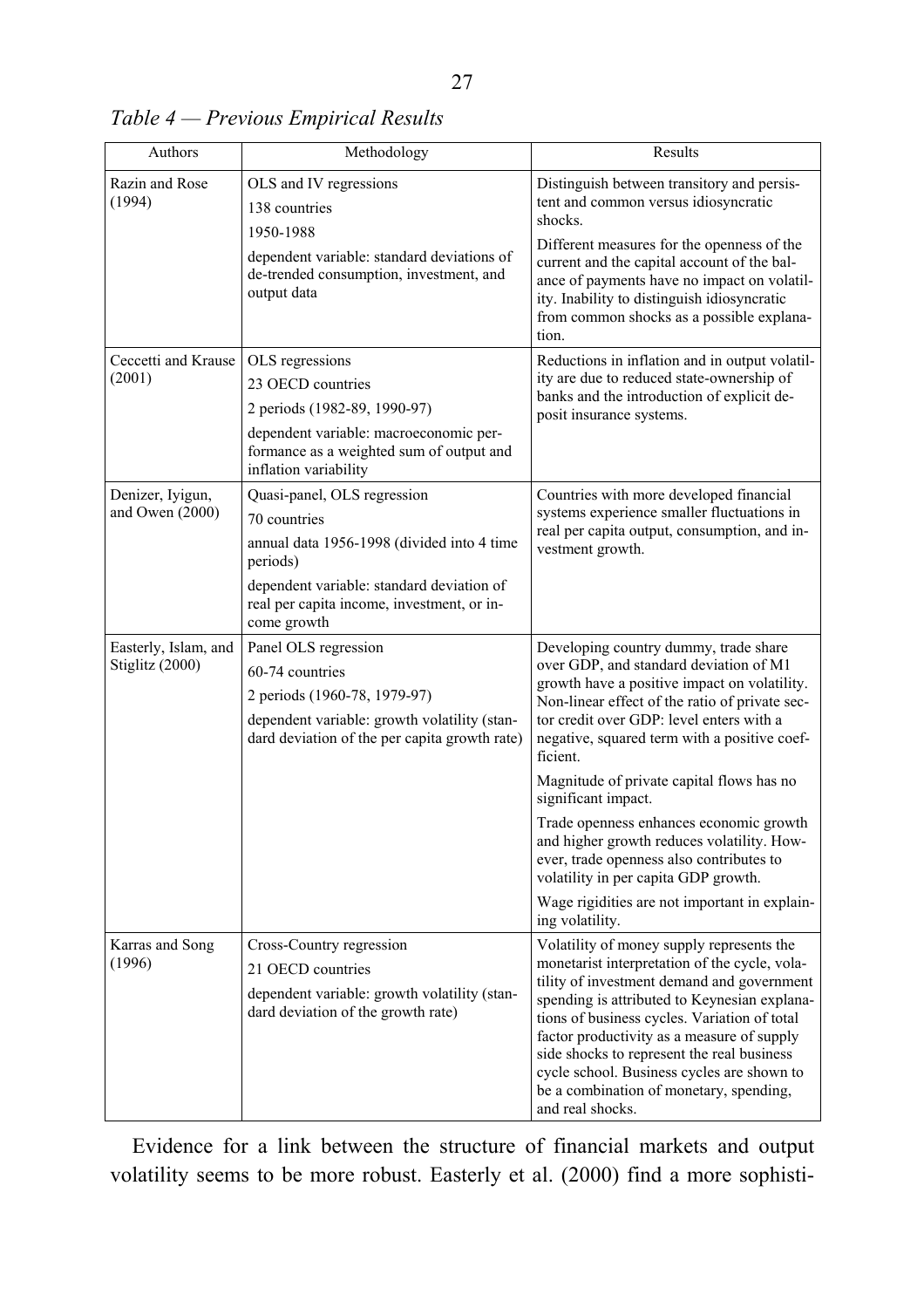cated, i.e. 'deeper' financial system to be associated with lower macroeconomic volatility, and this relationship seems to be non-linear. Cecchetti and Krause (2001) attribute the empirically observed decline in inflation and output volatility to financial deregulation, i.e. to a reduction of state-ownership in banking and the introduction of explicit deposit insurance systems. This result would be consistent with Romer (1999) who argues that the introduction of deposit insurance in the U.S. had helped to increase confidence and has lowered the risk of financial crises. She argues that financial crises have been widespread before the Great Depression but almost non-existent after the war.

Denizer et al. (2000) model the volatility of the change in per capita income, investment, and consumption as a function of a set of variables representing financial development and a set of control variables. The latter variables include the growth rate of the respective time series as well as variables representing the course of important political decisions, and the degree of (trade) openness of the country. The main result of this exercise is that business cycle volatility depends indeed in part on the magnitude and the structure of the financial sector of the economy. Likewise, da Silva (2001) finds that business cycles are less volatile in countries with developed financial systems.

Table 5 provides estimation results for a cross-section of up to 77 developing and OECD countries which partly supports the findings of the earlier literature. The Table shows that the volatility of interest rates and of real government spending increase business cycle volatility. Also, volatility tends to be higher in less developed countries but this effect is not always significant. While the link between financial openness and development, on the one hand, and business cycle volatility, on the other hand, has not been very robust, an increased volume and concentration of trade seems to increase business cycle volatility.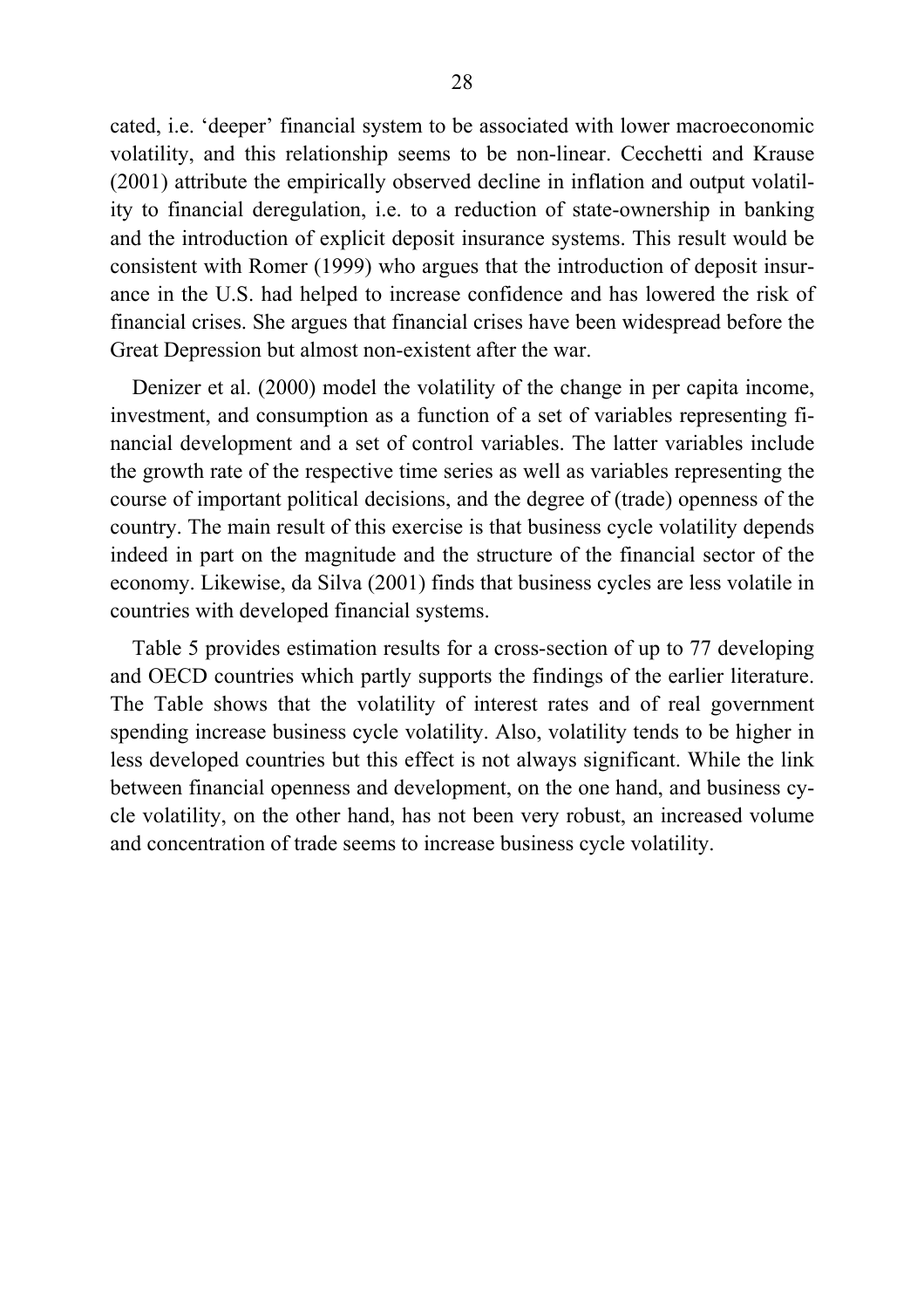#### *Table 5 — Determinants of Business Cycle Volatility*

The dependent variable is the standard deviation of real GDP growth in the 1990s. The volatility of government consumption is the standard deviation of the growth in real government consumption. The volatility of interest rates is the coefficient of variation of nominal lending rates. Capital controls = dummy set equal to one if country has capital controls on cross-border financial credits, i.e. greater openness implies a decline in the variable. \*\*\* (\*\*, \*) = significant at the 1 (5, 10) percent level. Robust t-statistics in brackets.

|                                     | (1)             | (2)                        | (3)             | (4)                                         |
|-------------------------------------|-----------------|----------------------------|-----------------|---------------------------------------------|
|                                     | <b>Baseline</b> | Including capital controls | Including trade | Including financial mar-<br>ket development |
| Constant                            | $4.50**$        | $4.58*$                    | $3.55*$         | $6.45***$                                   |
|                                     | (2.14)          | (1.85)                     | (1.80)          | (3.16)                                      |
| Volatility of lending rates         | 1.91**          | 1.88**                     | $1.78*$         | $1.91**$                                    |
|                                     | (2.15)          | (2.09)                     | (1.95)          | (2.11)                                      |
| Volatility of government spending   | $0.16**$        | $0.16*$                    | $0.17***$       | 0.06                                        |
|                                     | (1.94)          | (1.79)                     | (2.84)          | (0.97)                                      |
| log (GDP per capita)                | $-0.28$         | $-0.29$                    | $-0.28$         | $-0.47**$                                   |
|                                     | $(-1.42)$       | $(-1.24)$                  | $(-1.48)$       | $(-2.34)$                                   |
| Capital controls                    |                 | 0.09                       |                 |                                             |
|                                     |                 | (0.12)                     |                 |                                             |
| Stock market capitalization * capi- |                 |                            |                 | $0.01**$                                    |
| tal controls                        |                 |                            |                 | (2.01)                                      |
| Trade / GDP                         |                 |                            | $0.01*$         |                                             |
|                                     |                 |                            | (1.64)          |                                             |
| Trade concentration                 |                 |                            | $0.03**$        |                                             |
|                                     |                 |                            | (2.00)          |                                             |
| $R^2$                               | 0.29            | 0.28                       | 0.41            | 0.21                                        |
| N                                   | 77              | 74                         | 73              | 70                                          |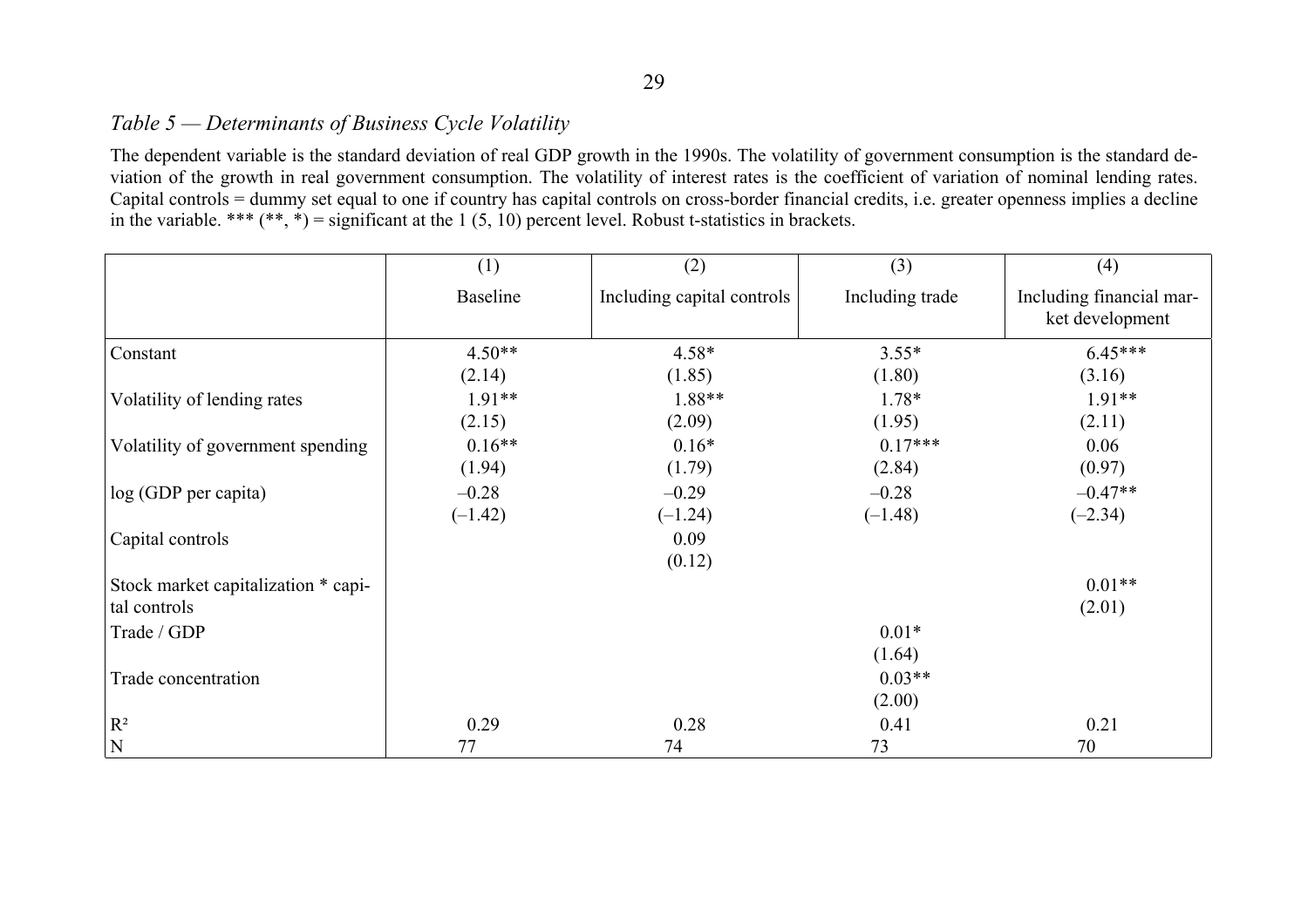## **5 Summary**

In the past decades, business cycle volatility has declined, and this trend has been relatively uniform across all macroeconomic aggregates. Financial market and exchange rate volatility, in contrast, have tended to increase. These trends are evident in longer-term data for OECD countries. In developed countries and emerging markets, business cycle volatility is typically higher than in OECD countries, but the data are usually too short to track developments over time. Moreover, financial markets have become more developed and more open. This paper has reviewed different empirical and theoretical models aimed at explaining these patterns in the data.

Generally, the finding that exchange rate volatility has increased in parallel to increasing financial integration would be consistent with predictions of theoretical models (Fleming 1962, Mundell 1963, Sutherland 1996). However, the general decline in business cycle volatility is more difficult to square with these models. Rather, the link between openness and volatility would be expected to depend on the type of shock and the type of macroeconomic aggregate considered.

The observation that the volatility of *all* macroeconomic aggregates (output, consumption, investment) has declined in parallel warrants an alternative explanation. Of reason could simply be 'good luck', i.e. more favorable shocks that have occurred in the 1990s. Evidence presented in Stock and Watson (2002) for the U.S. in fact supports that the variability of shocks has declined since the 1980s. However, if one looks at more structural arguments why business cycle volatility might have declined, there are two potential candidates.

The first candidate is the enhanced development of financial markets. In more developed markets, consumption volatility would decline due to better consumption smoothing possibilities. Also, output and investment volatility could be expected to decline because of the more limited role played by financial frictions. Empirical studies on the link between globalization, financial market development, and business cycle volatility do indeed find greater evidence for a dampening impact of financial development on volatility.

The second candidate explaining the general decline in business cycle volatility is the greater effectiveness of macro-economic policies. Monetary policy, in particular, has become more effective after the abolition of capital controls and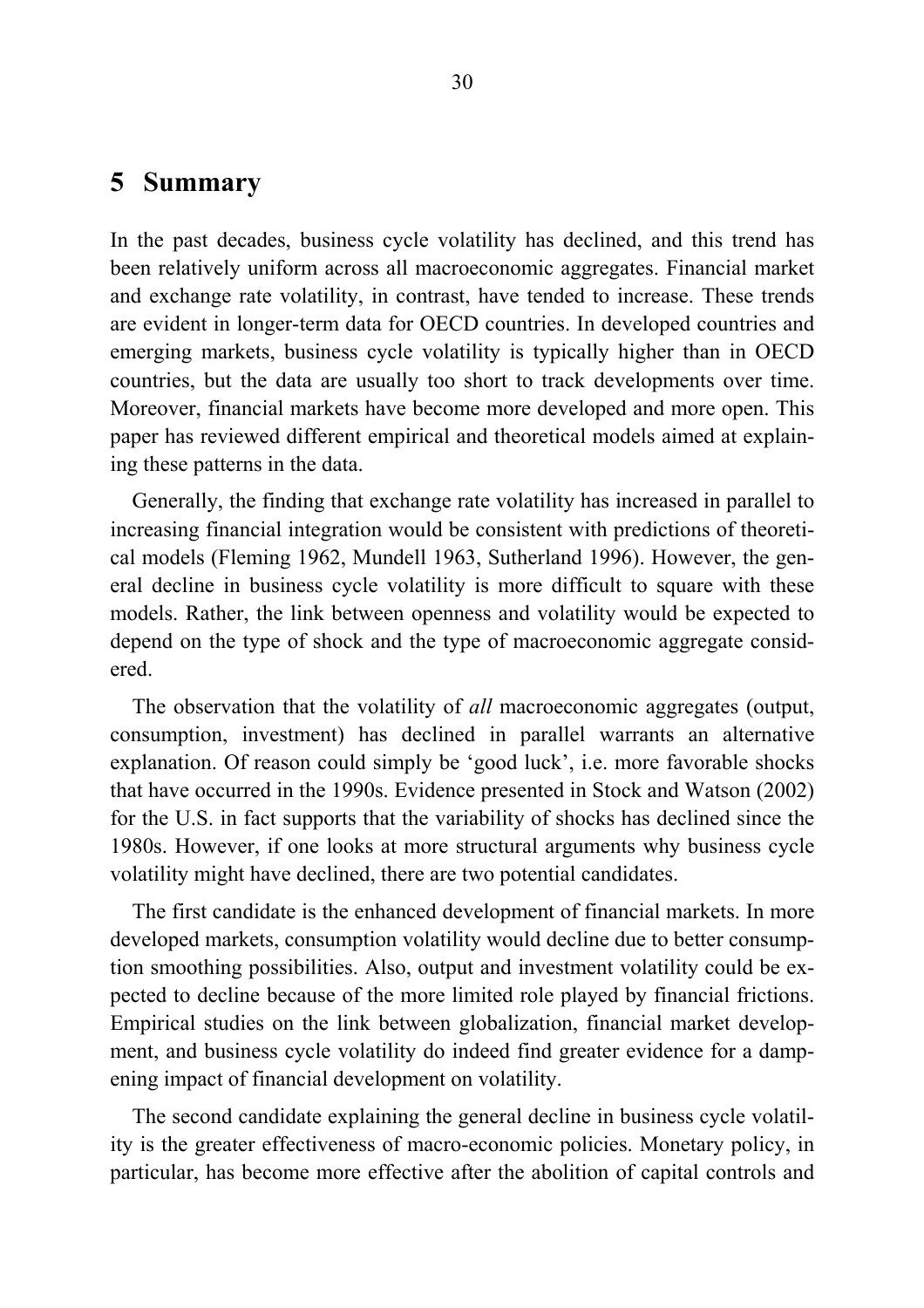the adoption of more flexible exchange rate systems. Stock and Watson (2002) in fact show that greater effectiveness of monetary policy can help to explain the reduction in output volatility. Since they analyze the case of the U.S. and thus of a fairly large, closed economy, their concern is not much on external developments and the impact of globalization. Indirectly, however, the greater effectiveness of monetary policy that recent studies find could be traced to the increased openness of countries and the greater flexibility of exchange rate regimes.

Additional empirical evidence is needed though to test these hypotheses. This requires, most importantly, that time series evidence for a larger number of countries is used to identify unexpected and expected (monetary) policy shocks. Moreover, empirical research should aim at a better understanding of the factors determining the volatility of different macroeconomic aggregates.

## **6 References**

- Agénor, P.-R. (2001). Benefits and Costs of International Financial Integration: Theory and Facts. World Bank. Mimeo.
- Aghion, P., P. Bacchetta, and A. Banerjee (1999). Capital Markets and the Instability of Open Economies. Harvard University, University of Lausanne, and MIT. mimeo.
- Brennan, M.J., and C. Aranda (1999). What Makes Hot Money Hot? The Relative Volatility of International Flows of Debt and Equity Capital. University of California. Anderson School. Working Paper 14-99. Los Angeles.
- Baccetta, P., and R. Caminal (2000). Do capital market imperfections exacerbate output fluctuations? *European Economic Review* 44 (3): 449–468.
- Baccetta, P., and E. van Wincoop (1998). Capital Flows to Emerging Markets: Liberalization, Overshooting, and Volatility. National Bureau of Economic Research (NBER). Working Paper 6530. Cambridge. Mass.
- Backus, D.K., P.J. Kehoe, and F.E. Kydland (1992). International Real Business Cycles. *Journal of Political Economy* 100(4): 745-775.
- Backus, D.K., P.J. Kehoe, and F.E. Kydland (1995). International Business Cycles: Theory and Evidence. In: T.F. Cooley (ed.). *Frontiers of Business Cycle Research*. Princeton University Press. New Jersey: 331-356.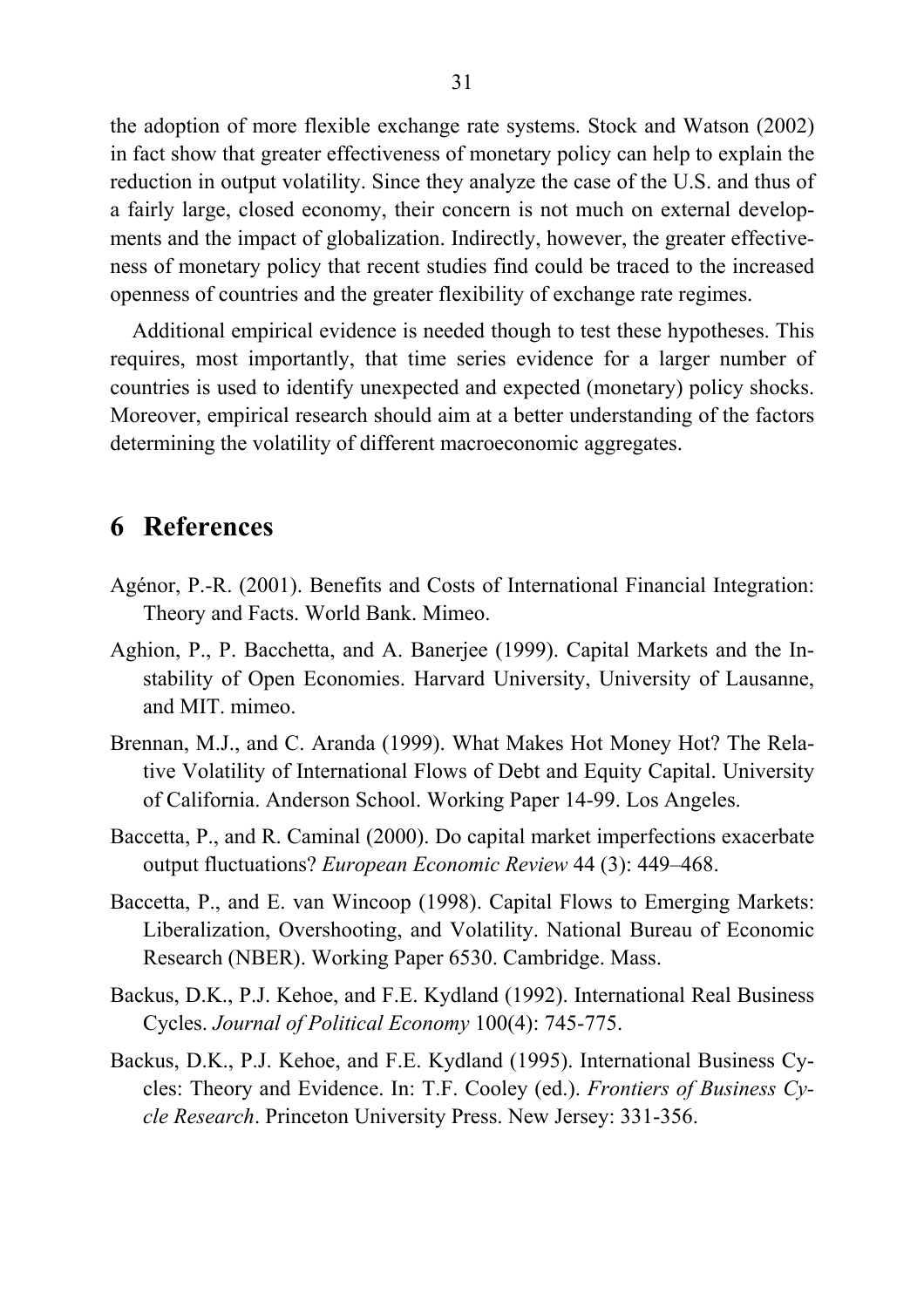- Baldwin, R.E., and P. Martin (1999). Two Waves of Globalization: Superficial Similarities, Fundamental Differences. In: H. Siebert (ed.). *Globalization and Labor*. Mohr Siebeck. Tübingen: 3-58.(1999),
- Basu, S., and A. Taylor (1999). Business Cycles in International Historical Perspective. *Journal of Economic Perspective* 13(2): 45–68.
- Baxter, M. (1995). International Trade and Business Cycles. National Bureau of Economic Research (NBER). Working Paper 5025. Cambridge, MA.
- Benigno, P. (2001). Price Stability with Imperfect Financial Integration. Working Paper No. 2854. Centre for Economic Policy Research. London, UK.
- Bergman, U.M., M.D. Bordo, and L. Jonung (1998). Historical Evidence on Business Cycles: The International Experience. Stockholm School of Economics. Working Paper Series in Economics and Finance 255. Stockholm.
- Bernanke, B.S., and M. Gertler (1999). Monetary Policy and Asset Price Volatility. *Economic Revie*w 84(4): 17–51.
- Bernanke, B.S., M. Gertler, and S. Gilchrist (2000). The Financial Accelerator in a Quantitative Business Cycle Framework. In: Taylor, J., and M. Woodford (eds.), *Handbook of Macroeconomics*, Amsterdam: North Holland, chapter 21.
- Blanchard, O., and J. Simon (2001). The Long and Large Decline in U.S. Output Volatility. *Brookings papers on economic activity: BPEA* (2001) 1: 135– 164.
- Bordo, M.D., B. Eichengreen, and J. Kim (1998). Was There Really an Earlier Period of International Financial Integration Comparable to Today? Working Paper 6738. National Bureau of Economic Research, Cambridge, Mass.
- Buch C.M., J. Doepke, and C. Pierdzioch (2002). Business Cycle Volatility and Financial Openness. Kiel Institute of World Economics. Mimeo.
- Calvo, G.A., and E.G. Mendoza (1999). Rational Contagion and the Globalization of Securities Markets. National Bureau of Economic Research (NBER). Working Paper 7153. Cambridge, Mass.
- Ceccetti, S.G., and S. Krause (2001). Financial Structure, Macroeconomic Stability, and Monetary Policy. National Bureau of Economic Research (NBER). Working Paper 8354. Cambridge, MA.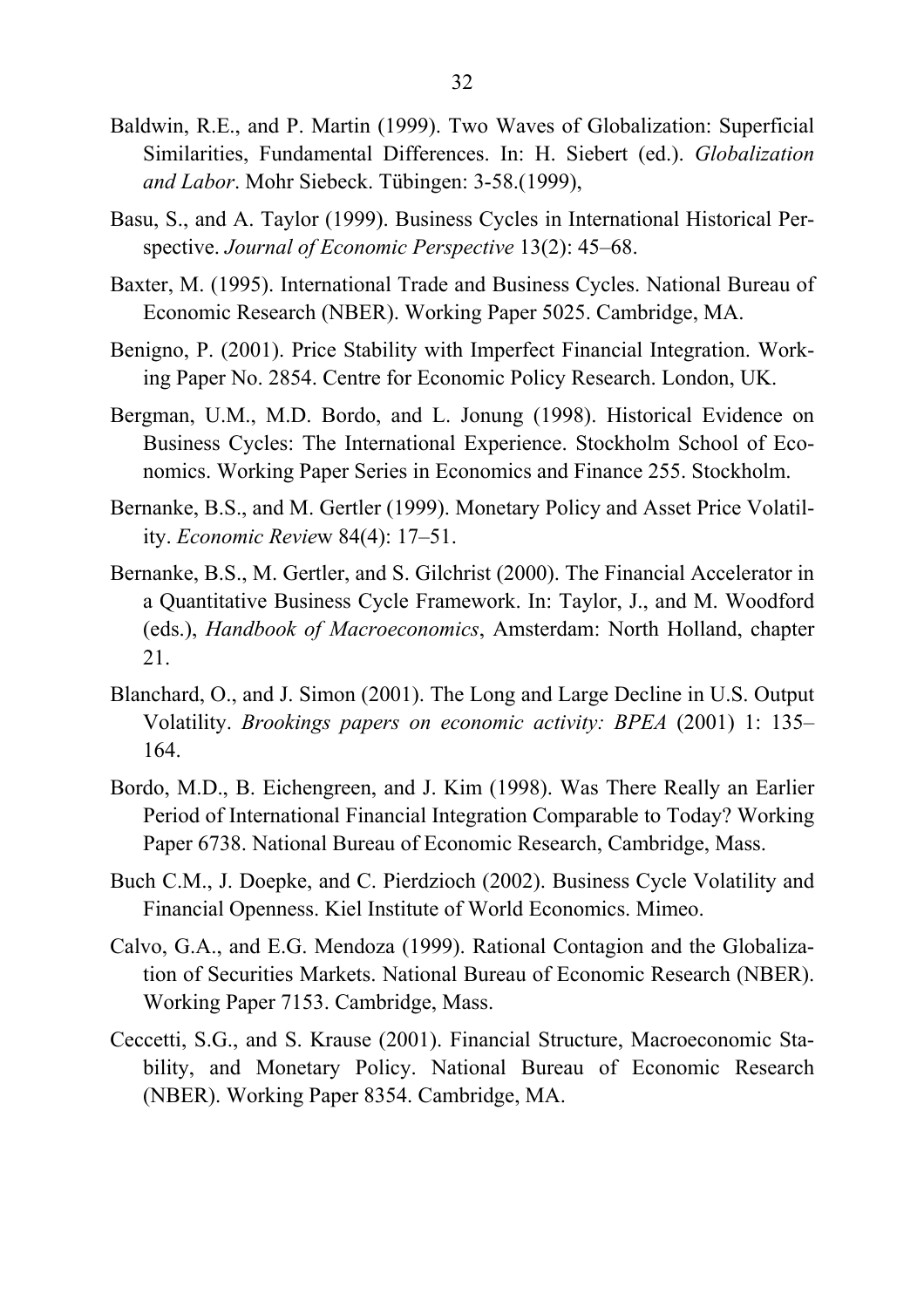- Cespedes, L.P., R. Chang, and A. Velasco (2001). Balance Sheets and Exchange Rate Policy. Working Paper No. 7840. National Bureau of Economic Research,. Cambridge, Mass.
- Chari, V.V., and P. Kehoe (1997). Hot Money. National Bureau of Economic Research. National Bureau of Economic Research (NBER). Working Paper 6007. Cambridge, Mass.
- Choe, H., B.-C. Kho, and R.M. Stulz (1999). Do foreign investors destabilize stock markets? The Korean experience in 1997. *Journal of Financial Economics* 54(2): 227–264.
- Choe, H., B.-C. Kho, and R.M. Stulz (2001). Do Domestic Investors Have More Valuable Information About Individual Stocks Than Foreign Investors? National Bureau of Economic Research (NBER). Working Paper 8073. Cambridge, Mass.
- Clark, T.E., and E. van Wincoop (2001). Border and business cycles. *Journal of International Economics* 55: 59–85.
- Crucini, M.J. (1997). Country Size and Economic Fluctuation. *Review of International Economics* 5(2): 204-220.
- da Silva, G. (2001). The Impact of the Credit Market on Business Cycles: Financial System Development, Lending Cycles, and a Model of Endogenous Fluctuations. George Mason University. Ph.D. Thesis.
- Dalsgaard, T., J. Elmeskov, and C.-Y. Park (2002). Ongoing Changes in the Business Cycle — Evidence and Causes. Organisation for Economic Cooperation and Development. Economics Department. Working Paper 315. Paris.
- Denizer, C., M.F. Iyigun, and A.L. Owen (2000). Finance and Macroeconomic Volatility. World Bank. Policy Research Working Paper 2487. Washington, DC.
- Doepke, J. (2002). The Impact of Business-Cycle Volatility on Long-Run Growth in OECD Countries — Still and Unsettled Question?. Deutsche Bundesbank. Mimeo.
- Easterly, W., R. Islam, and J.E. Stiglitz (2000). Shaken and Stirred: Explaining Growth Volatility. The World Bank. Washington D.C., mimeo.
- Faia, E. (2001). Stabilization Policy in a Two Country Model and the Role of Financial Frictions. Working Paper No. 56. European Central Bank. Frankfurt am Main, Germany.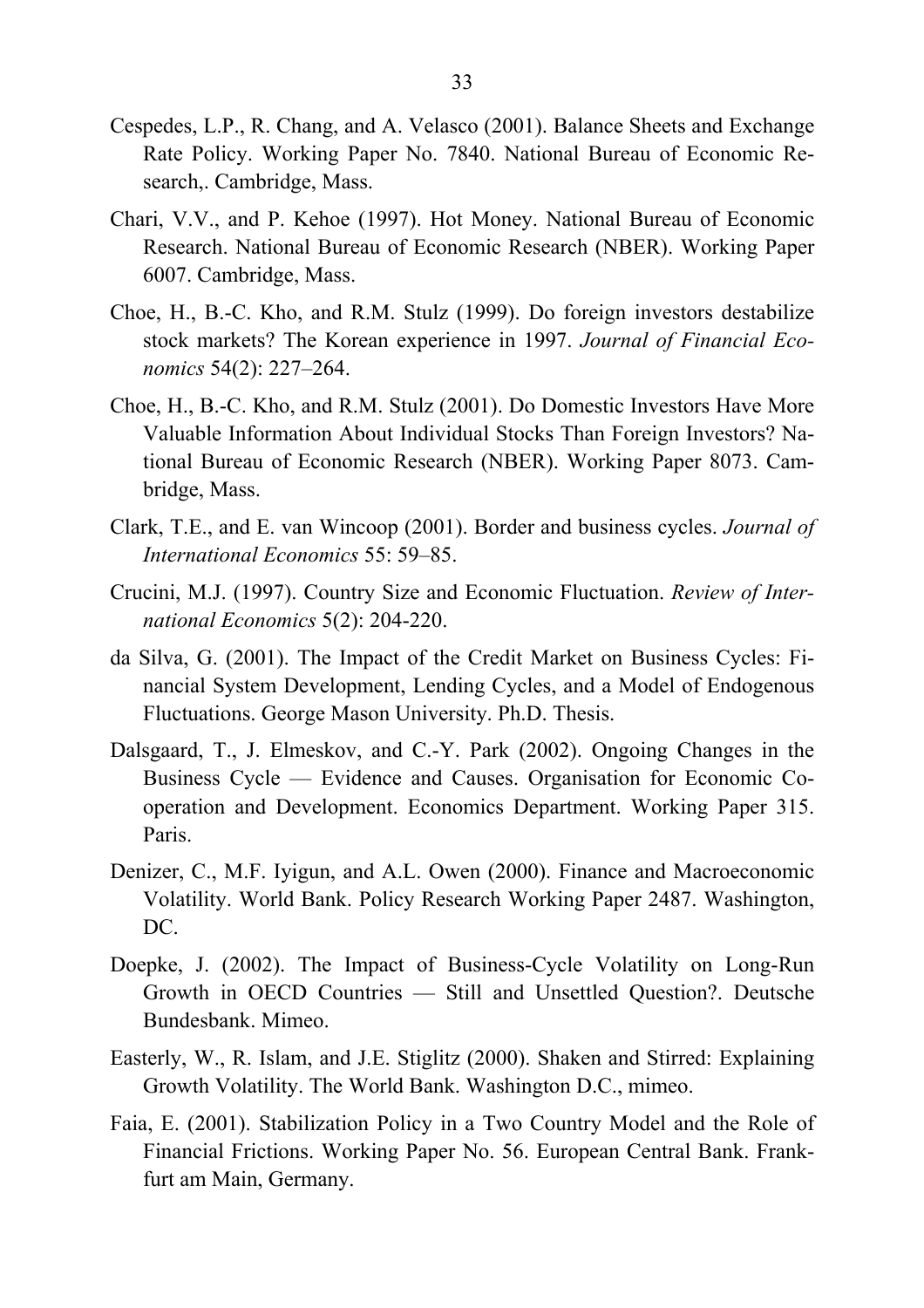- Fleming, J.M. (1962). Domestic Financial Policies Under Fixed and Under Floating Exchange Rates. *International Monetary Fund Staff Papers* 9: 369– 379.
- Frankel, J.A., and S.L. Schmukler (1996). Country Fund Discounts, Asymmetric Information and the Mexican Crisis of 1994: Did Local Residents Turn Pessimistic Before International Investors? National Bureau of Economic Research (NBER). Working Paper 5714. Cambridge, Mass.
- Goetzmann, W.N., L. Li, and K.G. Rouwenhorst (2001). Long-Term Global Market Correlations. Yale International Center for Finance. Working Paper No. 00-60. New Haven
- Harrigan, J. (2001). Specialization and the Volume of Trade: Do the Data Obey the Laws? National Bureau of Economic Research (NBER). Working Paper 8675. Cambridge, M.A.
- Heathcote, J., and F. Perri (2001). Financial Globalization and Real Regionalization. Duke University and Stern School of Business. Mimeo.
- International Monetary Fund (IMF) (2001). International Linkages: Three Perspectives. World Economic Outlook. Chapter II. October. Washington D.C.
- Kaminsky, G.L., and S.L. Schmukler (2001). On Booms and Crashes: Financial Liberalization and Stock Market Cycles. George Washington University and The World Bank. mimeo.
- Karras, G., and F. Song (1996). Sources of Business-Cycle Volatility: An Exploratory Study on a Sample of OECD Countries. *Journal of Macroeconomics* 18: 621-637.
- Kim, W., and S.-J. Wei (1999). Foreign Portfolio Investors Before and During A Crisis. National Bureau of Economic Research (NBER). Working Paper 6968. Cambridge, Mass.
- Kneller, R., and G. Young (2001). Business Cycle Volatility, Uncertainty and Long-Run Growth. *The Manchester School* 69(5): 534-552.
- Kouparitsas, M.A. (1996). North-South Financial Integration and Business Cycles. Federal Reserve Bank of Chicago. Research Department. Working Paper Series 69-10. Chicago.
- Kouparitsas, M.A. (1998). Are international business cycles different under fixed and flexible exchange rate regimes? Federal Reserve Bank of Chicago. *Economic Perspectives*: 46-64.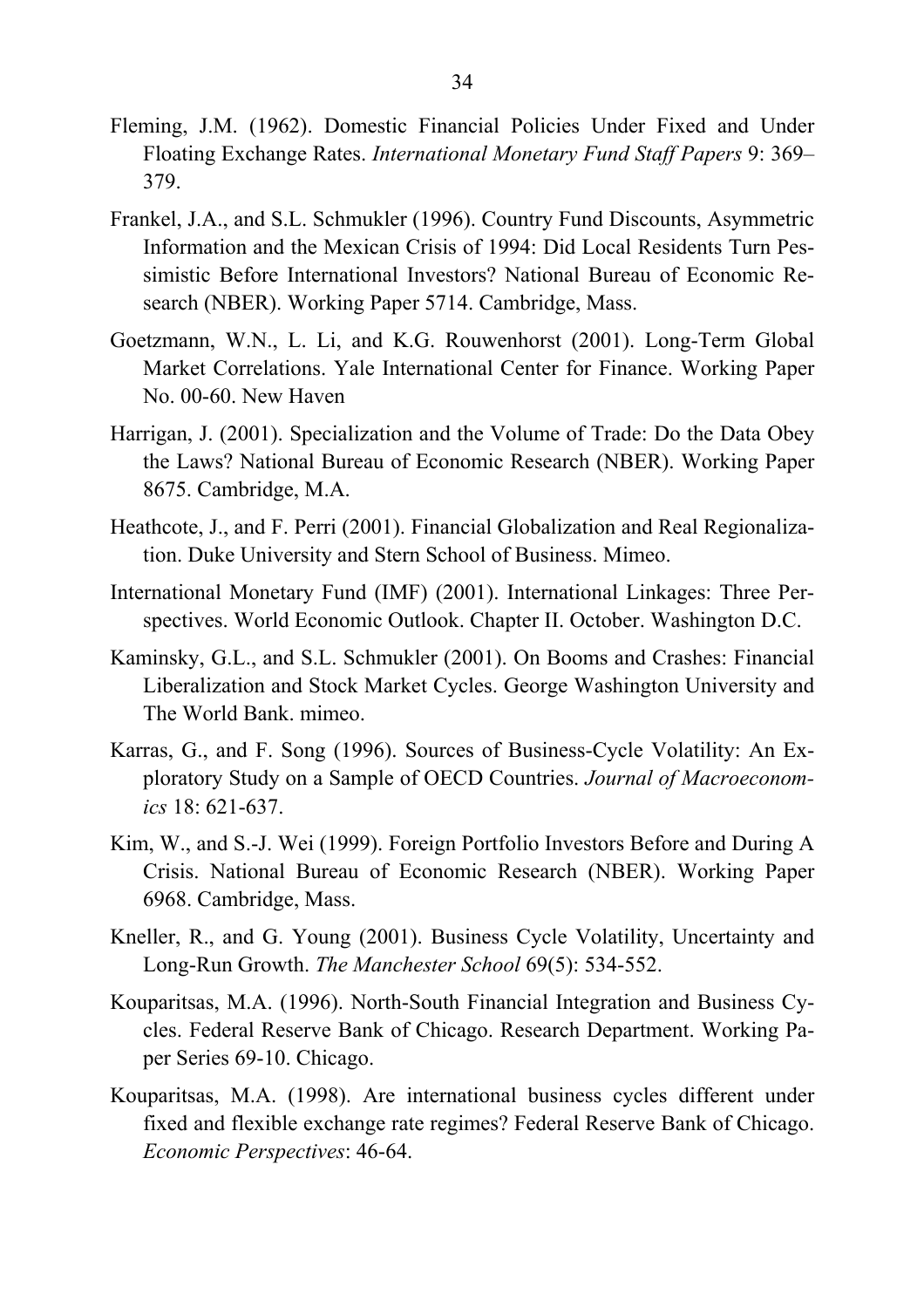- Lane, P. (2001). The new open economy macroeconomics: a survey. *Journal of International Economics* 54: 235–266.
- Mendoza, E.G. (1994). The robustness of macroeconomic indicators of capital mobility. In: Leiderman, L. (ed.). *Capital mobility: the impact on consumption, investment, growth*: 83-111.
- Mundell, R.A. (1963). Capital Mobility and Stabilization Policy Under Fixed and Flexible Exchange Rates. *Canadian Journal of Economics* 29: 475–485.
- Neumann, R.M. (1999). International Capital Flows under Asymmetric Information and Costly Monitoring: Implications of Debt and Equity Financing. Discussion papers in economics. Department of Economics, University of Colorado, Boulder; 99,16.
- Obstfeld, M., and A.M. Taylor (2002). Global Capital Markets. In: Bordo, M.D., A.M. Taylor, and J.G. Williamson (eds.). *Globalization in Historic Perspective*. Forthcoming.
- Obstfeld, M., and K. Rogoff (1995). Exchange Rate Dynamics Redux. *Journal of Political Economy* 103: 624–660.
- Obstfeld, M., and K. Rogoff (1996). *Foundations of International Macroeconomics.* Cambridge MA (MIT Press).
- Otto, G., G. Voss, and L. Willard (2001). Understanding OECD Output Correlations. University of New South Wales. School of Economics. Research Discussion Paper 2001-05. New South Wales.
- Rajan, R.G., and L. Zingales (2001). The Great Reversals: The Politics of Financial Development in the 20<sup>th</sup> Century. National Bureau of Economic Research. NBER Working Paper 8178. Cambridge, MA..
- Ramey, G.W. and V.A. Ramey (1995). Cross-country evidence on the link between volatility and growth*. American Economic Review* 85: 1138-1159.
- Razin, A., and A.K. Rose (1994). Business-cycle volatility and openness: an exploratory analysis. In: Leiderman, L. (ed.). *Capital mobility: the impact on consumption, investment, growth*: 48-75.
- Razin, A., E. Sadka, and C-W. Yuen (1998). A Pecking Order of Capital Flows and International Tax Principles. *Journal of International Economics* 44: 45–68.
- Romer, C.D. (1999). Changes in Business Cycles: Evidence and Explanations. *Journal of Economic Perspectives* 13(2): 23-44.